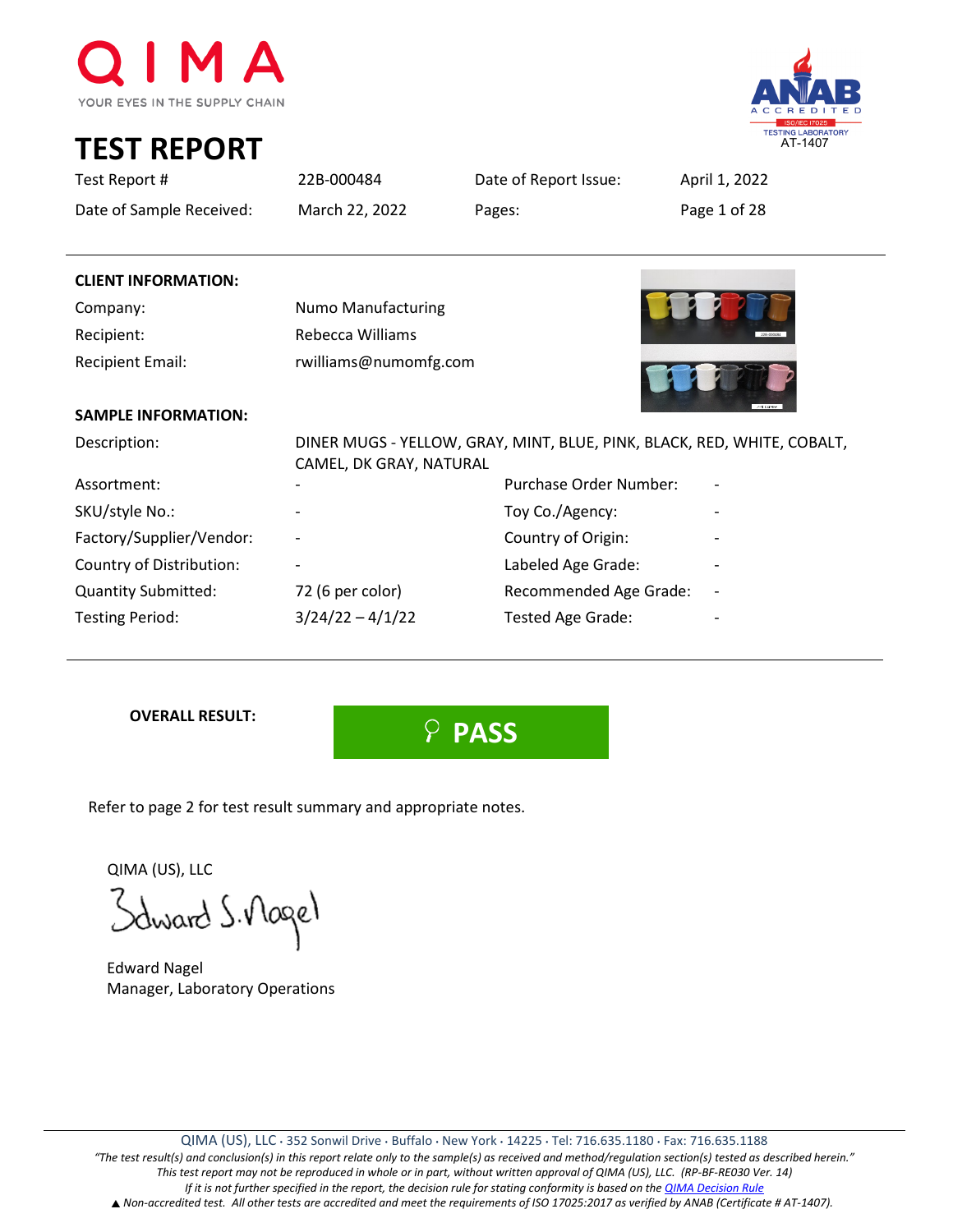

Test Report #: 22B-000484 Page 2 of 28

**TEST RESULT SUMMARY:**

At the request of the client, the following tests were conducted:

| <b>CONCLUSION</b> | <b>TEST(S) CONDUCTED</b>                                                          |
|-------------------|-----------------------------------------------------------------------------------|
| <b>PASS</b>       | U.S. FDA CPG 545.450 & CPG 545.400, Extractable Lead & Cadmium Content (Interior) |
| <b>PASS</b>       | Client Requirement, California Proposition 65, Extractable Lead & Cadmium Content |

QIMA (US), LLC ⋅ 352 Sonwil Drive ⋅ Buffalo ⋅ New York ⋅ 14225 ⋅ Tel: 716.635.1180 ⋅ Fax: 716.635.1188 *"The test result(s) and conclusion(s) in this report relate only to the sample(s) as received and method/regulation section(s) tested as described herein." This test report may not be reproduced in whole or in part, without written approval of QIMA (US), LLC. (RP-BF-RE030 Ver. 14) If it is not further specified in the report, the decision rule for stating conformity is based on the QIMA Decision Rule* ▲ *Non-accredited test. All other tests are accredited and meet the requirements of ISO 17025:2017 as verified by ANAB (Certificate # AT-1407).*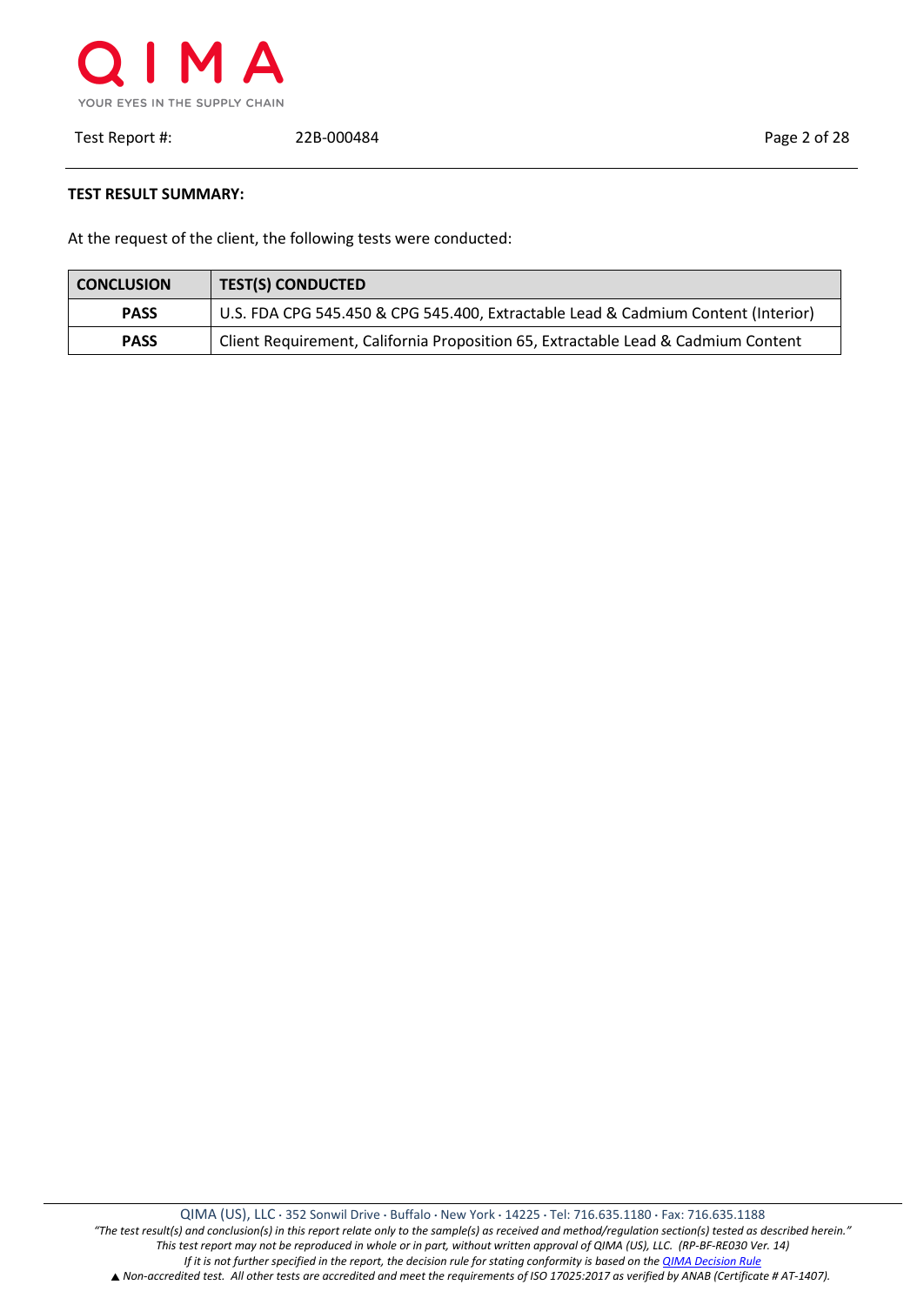

Test Report #: 22B-000484 Page 3 of 28

#### **DETAILED RESULTS:**

# **U.S. FDA CPG 545.450 & CPG 545.400, Extractable Lead & Cadmium Content (Interior)**

Analytical determination by ICP-OES (Method: ASTM C738-94)

| Specimen No. | $\mathbf{1}$        | 2                   | 3                   | 4                   | 5                   | 6                   |               |
|--------------|---------------------|---------------------|---------------------|---------------------|---------------------|---------------------|---------------|
| Element      | Leachable<br>Result | Leachable<br>Result | Leachable<br>Result | Leachable<br>Result | Leachable<br>Result | Leachable<br>Result | <b>Limits</b> |
| Lead (Pb)    | LT 0.01             | LT 0.01             | LT 0.01             | LT 0.01             | LT 0.01             | LT 0.01             | $0.5$ ppm     |
| Cadmium (Cd) | LT 0.01             | LT 0.01             | LT 0.01             | LT 0.01             | LT 0.01             | LT 0.01             | $0.50$ ppm    |
| Conclusion   | <b>PASS</b>         | <b>PASS</b>         | <b>PASS</b>         | <b>PASS</b>         | <b>PASS</b>         | <b>PASS</b>         |               |

LT = Less Than

mL = milliliter

| Classification             |
|----------------------------|
| Cup/Mug/Tumbler (Lead)     |
| Small Hollowware (Cadmium) |

| Specimen No.             |     |     |     |     |     |     |
|--------------------------|-----|-----|-----|-----|-----|-----|
| Volume of Acid Used (mL) | 290 | 310 | 300 | 300 | 300 | 290 |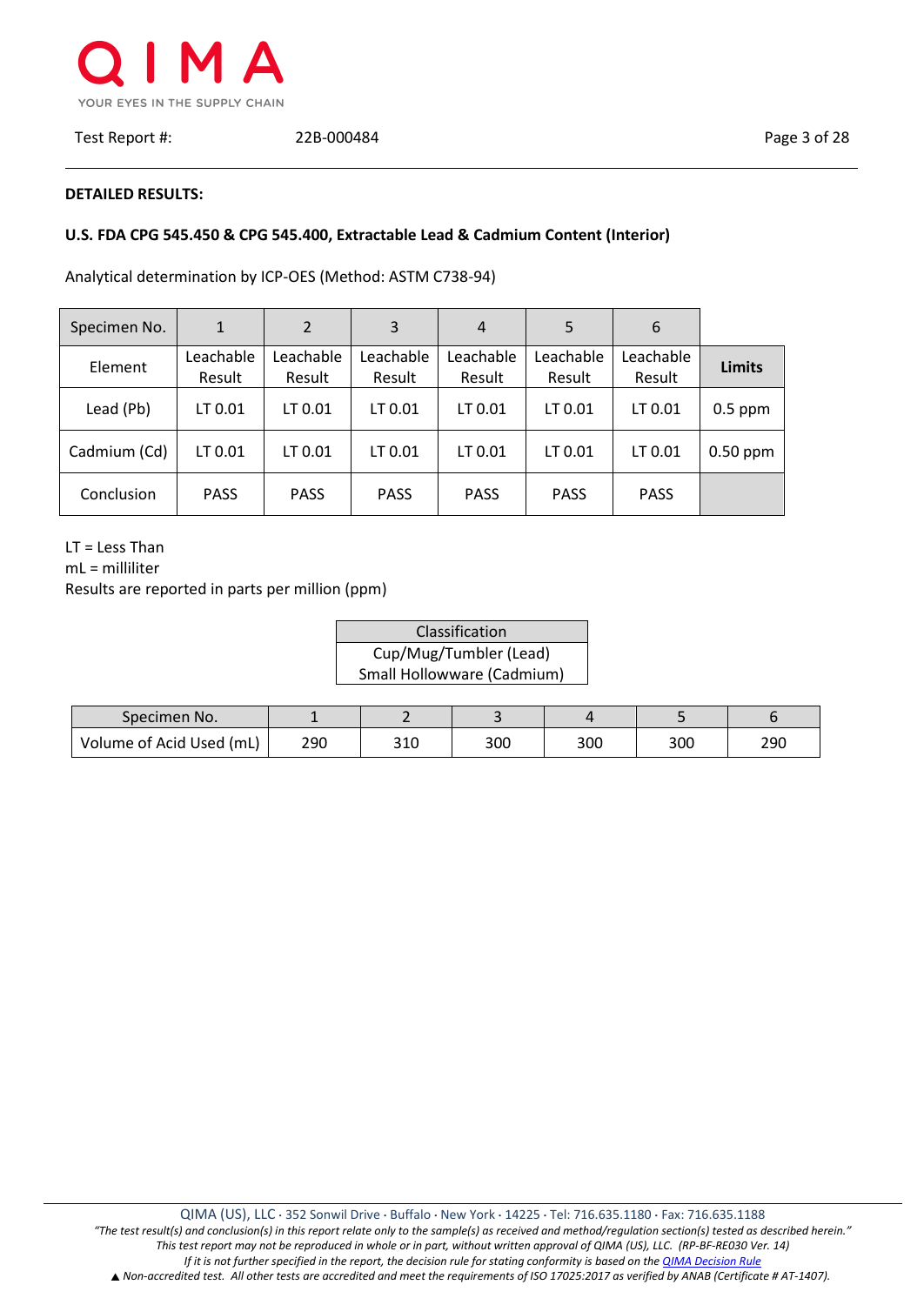

Test Report #: 22B-000484 Page 4 of 28

#### **DETAILED RESULTS:**

## **Client Requirement, California Proposition 65, Extractable Lead & Cadmium Content**

 $\vdash$ 

Analytical determination by ICP-OES (Method: ASTM C738-94)

| Specimen No. | 1                   | $\overline{2}$      | 3                   | 4                   | 5                   | 6                   |             |               |
|--------------|---------------------|---------------------|---------------------|---------------------|---------------------|---------------------|-------------|---------------|
| Element      | Leachable<br>Result | Leachable<br>Result | Leachable<br>Result | Leachable<br>Result | Leachable<br>Result | Leachable<br>Result | Average     | <b>Limits</b> |
| Lead (Pb)    | LT 0.01             | LT 0.01             | LT 0.01             | LT 0.01             | LT 0.01             | LT 0.01             | LT 0.01     | $0.100$ ppm   |
| Cadmium (Cd) | LT 0.01             | LT 0.01             | LT 0.01             | LT 0.01             | LT 0.01             | LT 0.01             | LT 0.01     | $0.189$ ppm   |
| Conclusion   |                     |                     |                     |                     |                     |                     | <b>PASS</b> |               |

LT = Less Than

mL = milliliter

| Classification  |  |
|-----------------|--|
| Cup/Mug/Tumbler |  |

| Specimen No.             |     |     |     |     |     |     |
|--------------------------|-----|-----|-----|-----|-----|-----|
| Volume of Acid Used (mL) | 290 | 310 | 300 | 300 | 300 | 290 |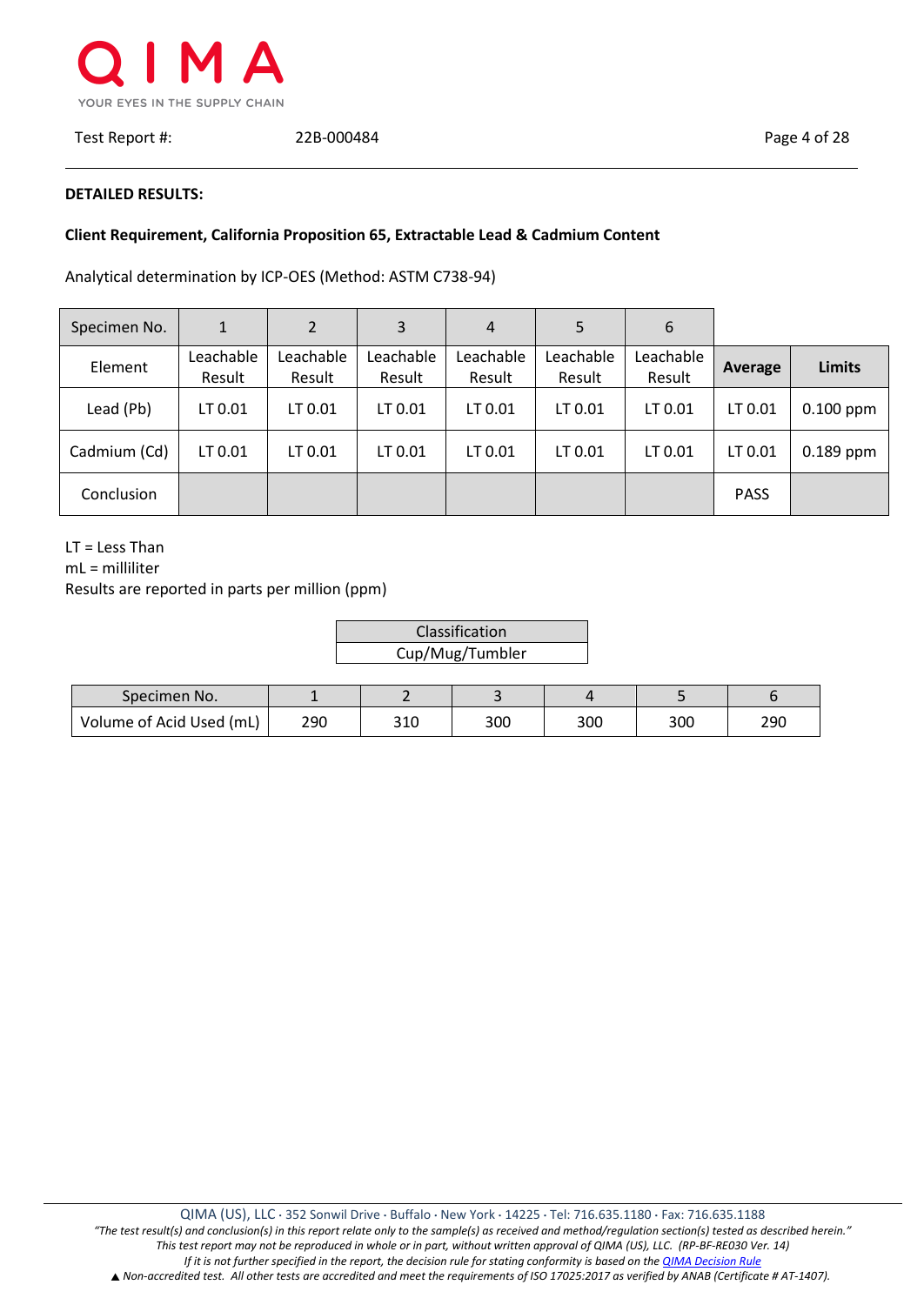

Test Report #: 22B-000484 Page 5 of 28

## **DETAILED RESULTS:**

## **U.S. FDA CPG 545.450 & CPG 545.400, Extractable Lead & Cadmium Content (Interior)**

Analytical determination by ICP-OES (Method: ASTM C738-94)

| Specimen No. | 7                   | 8                   | 9                   | 10                  | 11                  | 12                  |               |
|--------------|---------------------|---------------------|---------------------|---------------------|---------------------|---------------------|---------------|
| Element      | Leachable<br>Result | Leachable<br>Result | Leachable<br>Result | Leachable<br>Result | Leachable<br>Result | Leachable<br>Result | <b>Limits</b> |
| Lead (Pb)    | LT 0.01             | LT 0.01             | LT 0.01             | LT 0.01             | LT 0.01             | LT 0.01             | $0.5$ ppm     |
| Cadmium (Cd) | LT 0.01             | LT 0.01             | LT 0.01             | LT 0.01             | LT 0.01             | LT 0.01             | $0.50$ ppm    |
| Conclusion   | <b>PASS</b>         | <b>PASS</b>         | <b>PASS</b>         | <b>PASS</b>         | <b>PASS</b>         | <b>PASS</b>         |               |

LT = Less Than

mL = milliliter

| Classification             |
|----------------------------|
| Cup/Mug/Tumbler (Lead)     |
| Small Hollowware (Cadmium) |

| Specimen No.             |     |     |     | 10  | --         | <u>+ 4</u> |
|--------------------------|-----|-----|-----|-----|------------|------------|
| Volume of Acid Used (mL) | 280 | 290 | 280 | 295 | ว๐⊏<br>203 | 300        |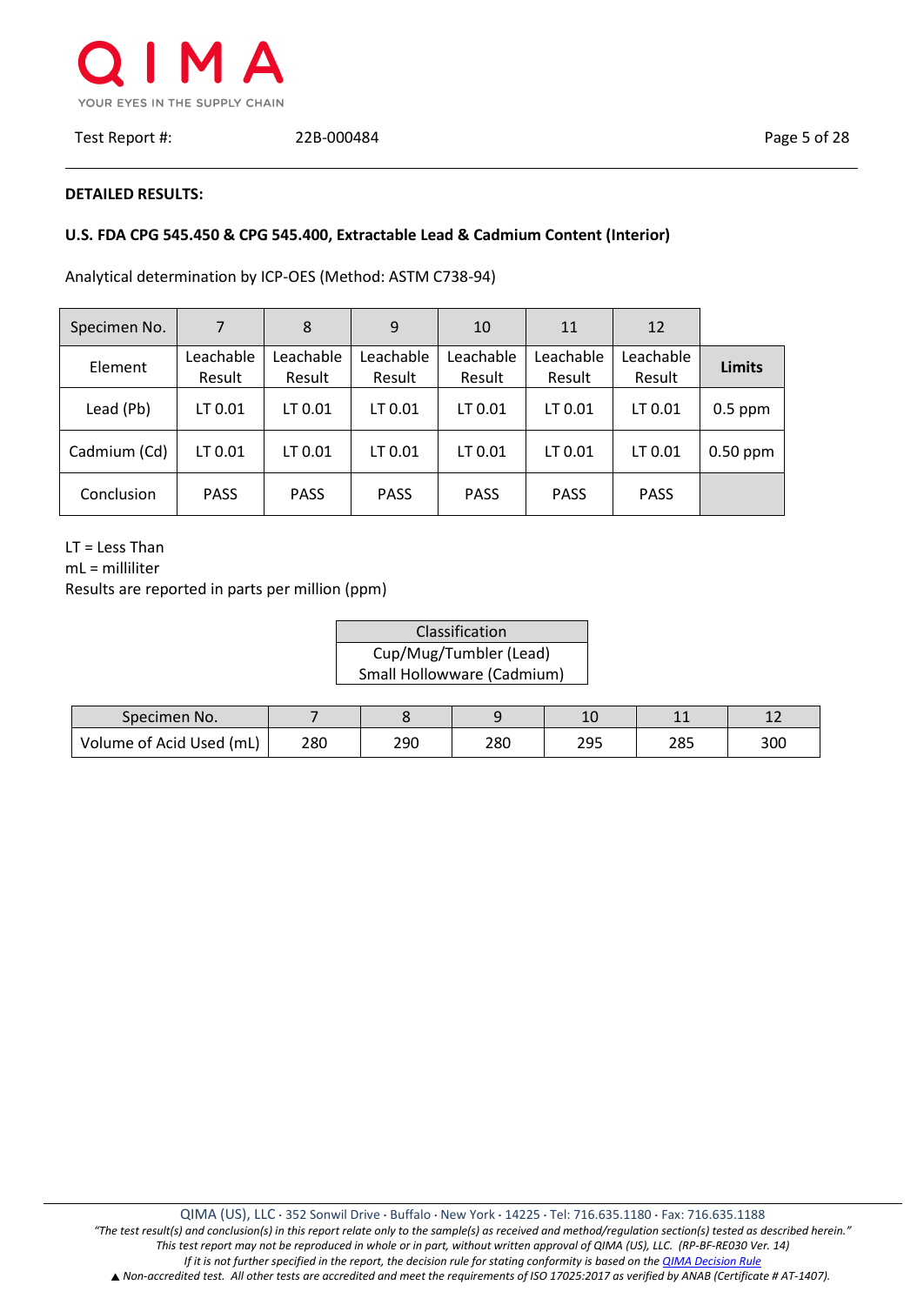

Test Report #: 22B-000484 Page 6 of 28

#### **DETAILED RESULTS:**

# **Client Requirement, California Proposition 65, Extractable Lead & Cadmium Content**

Analytical determination by ICP-OES (Method: ASTM C738-94)

| Specimen No. | 7                   | 8                   | 9                   | 10                  | 11                  | 12                  |             |               |
|--------------|---------------------|---------------------|---------------------|---------------------|---------------------|---------------------|-------------|---------------|
| Element      | Leachable<br>Result | Leachable<br>Result | Leachable<br>Result | Leachable<br>Result | Leachable<br>Result | Leachable<br>Result | Average     | <b>Limits</b> |
| Lead (Pb)    | LT 0.01             | LT 0.01             | LT 0.01             | LT 0.01             | LT 0.01             | LT 0.01             | LT 0.01     | $0.100$ ppm   |
| Cadmium (Cd) | LT 0.01             | LT 0.01             | LT 0.01             | LT 0.01             | LT 0.01             | LT 0.01             | LT 0.01     | $0.189$ ppm   |
| Conclusion   |                     |                     |                     |                     |                     |                     | <b>PASS</b> |               |

LT = Less Than

mL = milliliter

| Classification  |  |
|-----------------|--|
| Cup/Mug/Tumbler |  |

| Specimen No.             |     |     |     | 1 <sup>c</sup><br>Τn | --         | <u>+ 2</u> |
|--------------------------|-----|-----|-----|----------------------|------------|------------|
| Volume of Acid Used (mL) | 280 | 290 | 280 | 295                  | ว๐๓<br>دە∠ | 300        |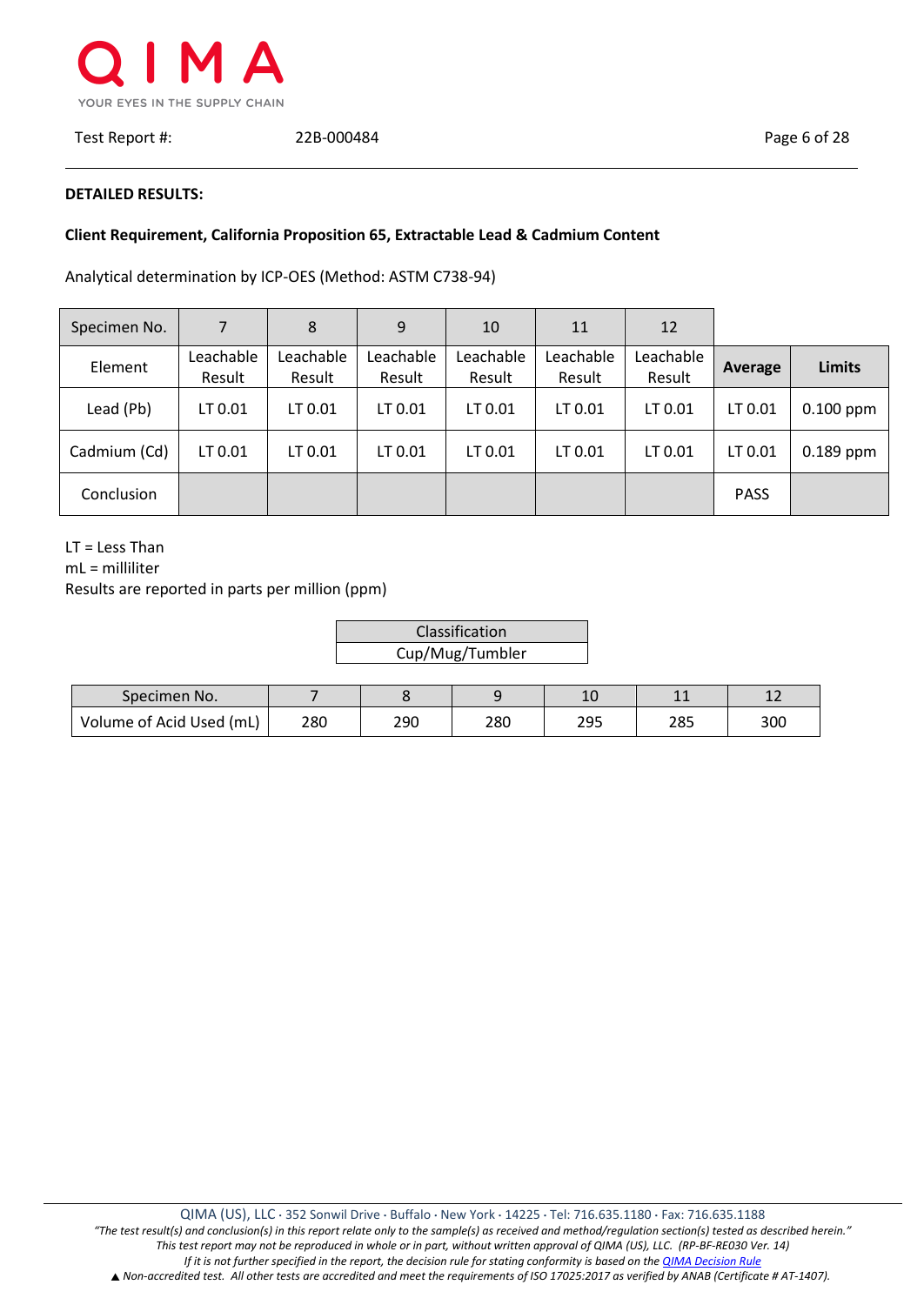

Test Report #: 22B-000484 Page 7 of 28

#### **DETAILED RESULTS:**

# **U.S. FDA CPG 545.450 & CPG 545.400, Extractable Lead & Cadmium Content (Interior)**

Analytical determination by ICP-OES (Method: ASTM C738-94)

| Specimen No. | 13                  | 14                  | 15                  | 16                  | 17                  | 18                  |               |
|--------------|---------------------|---------------------|---------------------|---------------------|---------------------|---------------------|---------------|
| Element      | Leachable<br>Result | Leachable<br>Result | Leachable<br>Result | Leachable<br>Result | Leachable<br>Result | Leachable<br>Result | <b>Limits</b> |
| Lead (Pb)    | LT 0.01             | LT 0.01             | LT 0.01             | LT 0.01             | LT 0.01             | LT 0.01             | $0.5$ ppm     |
| Cadmium (Cd) | LT 0.01             | LT 0.01             | LT 0.01             | LT 0.01             | LT 0.01             | LT 0.01             | $0.50$ ppm    |
| Conclusion   | <b>PASS</b>         | <b>PASS</b>         | <b>PASS</b>         | <b>PASS</b>         | <b>PASS</b>         | <b>PASS</b>         |               |

LT = Less Than

mL = milliliter

| Classification             |
|----------------------------|
| Cup/Mug/Tumbler (Lead)     |
| Small Hollowware (Cadmium) |

| Specimen No.             | 1 <sup>2</sup><br>⊥ఎ | 14  | --  | 16  | . . | 1 <sub>O</sub><br>ŦС |
|--------------------------|----------------------|-----|-----|-----|-----|----------------------|
| Volume of Acid Used (mL) | 260                  | 280 | 280 | 300 | 300 | 290                  |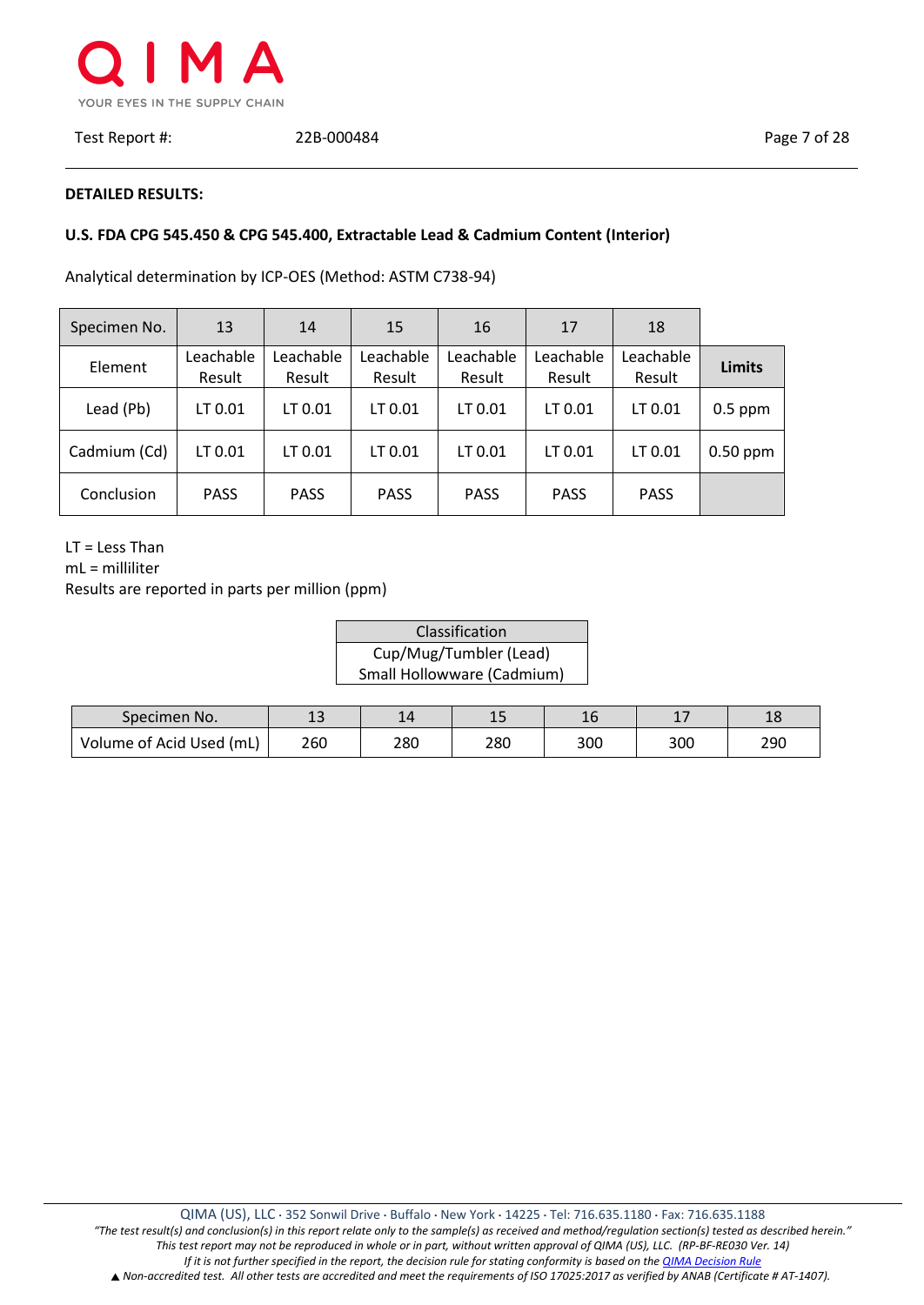

Test Report #: 22B-000484 Page 8 of 28

## **DETAILED RESULTS:**

# **Client Requirement, California Proposition 65, Extractable Lead & Cadmium Content**

Analytical determination by ICP-OES (Method: ASTM C738-94)

| Specimen No. | 13                  | 14                  | 15                  | 16                  | 17                  | 18                  |             |               |
|--------------|---------------------|---------------------|---------------------|---------------------|---------------------|---------------------|-------------|---------------|
| Element      | Leachable<br>Result | Leachable<br>Result | Leachable<br>Result | Leachable<br>Result | Leachable<br>Result | Leachable<br>Result | Average     | <b>Limits</b> |
| Lead (Pb)    | LT 0.01             | LT 0.01             | LT 0.01             | LT 0.01             | LT 0.01             | LT 0.01             | LT 0.01     | $0.100$ ppm   |
| Cadmium (Cd) | LT 0.01             | LT 0.01             | LT 0.01             | LT 0.01             | LT 0.01             | LT 0.01             | LT 0.01     | $0.189$ ppm   |
| Conclusion   |                     |                     |                     |                     |                     |                     | <b>PASS</b> |               |

LT = Less Than

mL = milliliter

| Classification  |  |
|-----------------|--|
| Cup/Mug/Tumbler |  |

| Specimen No.             | --  |     | ᆠ   | ⊥∪  | -   | ᅩ   |
|--------------------------|-----|-----|-----|-----|-----|-----|
| Volume of Acid Used (mL) | 260 | 280 | 280 | 300 | 300 | 290 |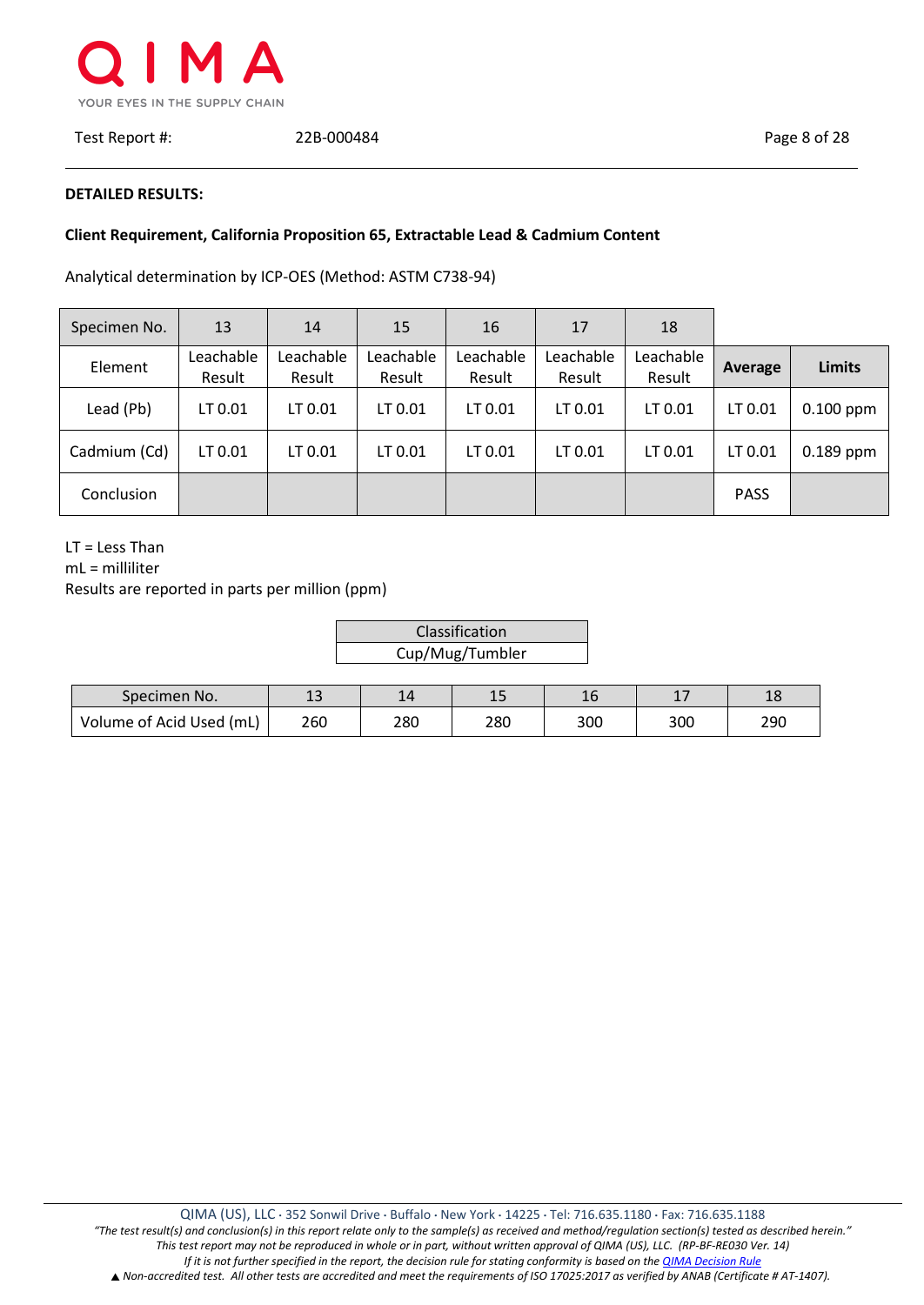

Test Report #: 22B-000484 Page 9 of 28

## **DETAILED RESULTS:**

# **U.S. FDA CPG 545.450 & CPG 545.400, Extractable Lead & Cadmium Content (Interior)**

Analytical determination by ICP-OES (Method: ASTM C738-94)

| Specimen No. | 19                  | 20                  | 21                  | 22                  | 23                  | 24                  |               |
|--------------|---------------------|---------------------|---------------------|---------------------|---------------------|---------------------|---------------|
| Element      | Leachable<br>Result | Leachable<br>Result | Leachable<br>Result | Leachable<br>Result | Leachable<br>Result | Leachable<br>Result | <b>Limits</b> |
| Lead (Pb)    | LT 0.01             | LT 0.01             | LT 0.01             | LT 0.01             | LT 0.01             | LT 0.01             | $0.5$ ppm     |
| Cadmium (Cd) | LT 0.01             | LT 0.01             | LT 0.01             | LT 0.01             | LT 0.01             | LT 0.01             | $0.50$ ppm    |
| Conclusion   | <b>PASS</b>         | <b>PASS</b>         | <b>PASS</b>         | <b>PASS</b>         | <b>PASS</b>         | <b>PASS</b>         |               |

LT = Less Than

mL = milliliter

| Classification             |
|----------------------------|
| Cup/Mug/Tumbler (Lead)     |
| Small Hollowware (Cadmium) |

| Specimen No.             | 19  | าก<br>۷J | $\sim$<br>$-1$ | ົ<br>LL | <u>. .</u> | $\mathcal{D}$ |
|--------------------------|-----|----------|----------------|---------|------------|---------------|
| Volume of Acid Used (mL) | 290 | 300      | 300            | 290     | 300        | 295           |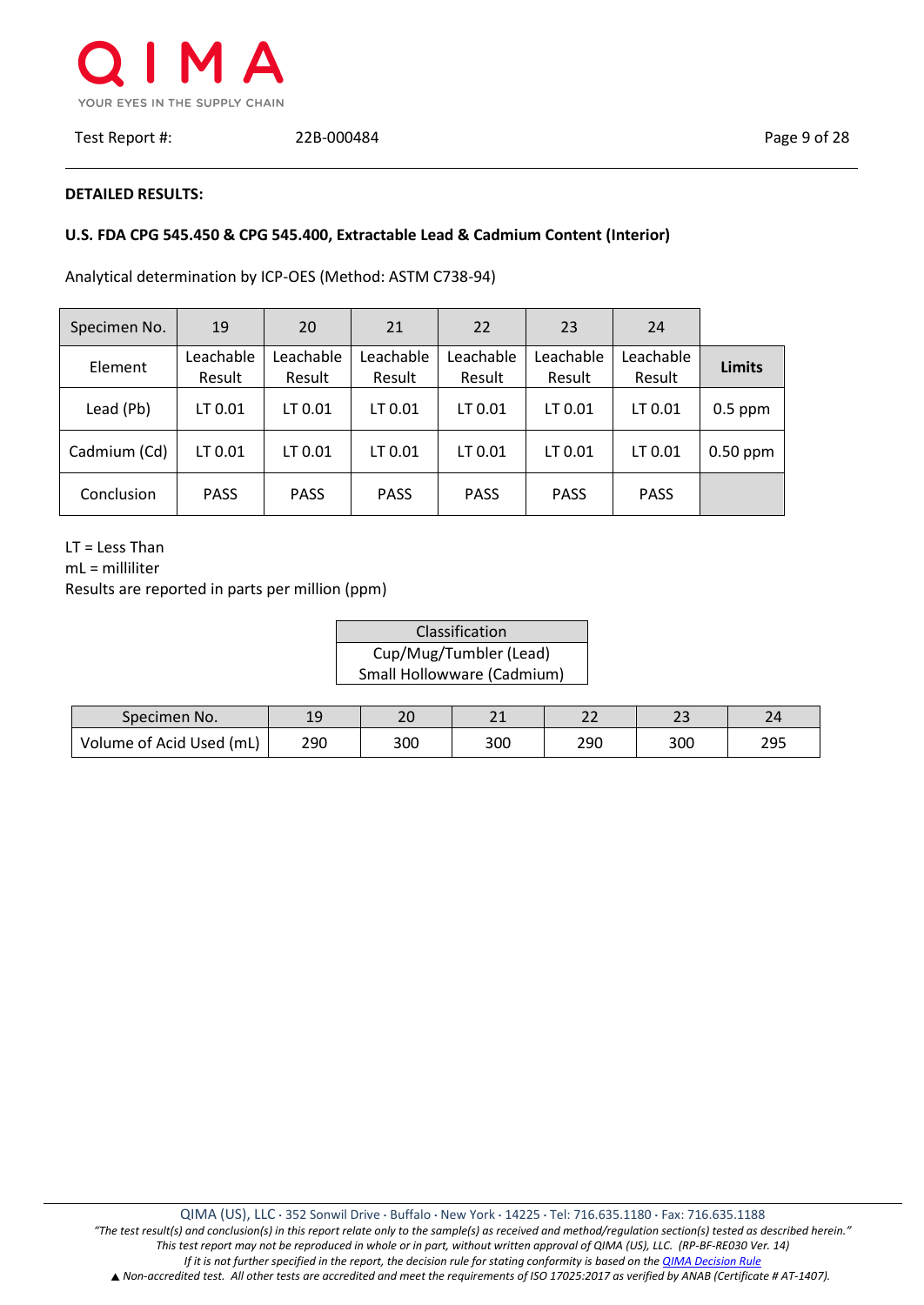

Test Report #: 22B-000484 Page 10 of 28

#### **DETAILED RESULTS:**

# **Client Requirement, California Proposition 65, Extractable Lead & Cadmium Content**

Analytical determination by ICP-OES (Method: ASTM C738-94)

| Specimen No. | 19                  | 20                  | 21                  | 22                  | 23                  | 24                  |             |               |
|--------------|---------------------|---------------------|---------------------|---------------------|---------------------|---------------------|-------------|---------------|
| Element      | Leachable<br>Result | Leachable<br>Result | Leachable<br>Result | Leachable<br>Result | Leachable<br>Result | Leachable<br>Result | Average     | <b>Limits</b> |
| Lead (Pb)    | LT 0.01             | LT 0.01             | LT 0.01             | LT 0.01             | LT 0.01             | LT 0.01             | LT 0.01     | $0.100$ ppm   |
| Cadmium (Cd) | LT 0.01             | LT 0.01             | LT 0.01             | LT 0.01             | LT 0.01             | LT 0.01             | LT 0.01     | $0.189$ ppm   |
| Conclusion   |                     |                     |                     |                     |                     |                     | <b>PASS</b> |               |

LT = Less Than

mL = milliliter

| Classification  |
|-----------------|
| Cup/Mug/Tumbler |

| Specimen No.             | 1 C<br>ت -1 | ົາດ<br>ᅩ | $\sim$<br><u>_ _</u> | $\sim$ $\sim$<br>-- | $\sim$ $\sim$ | $\mathbf{\Omega}$ |
|--------------------------|-------------|----------|----------------------|---------------------|---------------|-------------------|
| Volume of Acid Used (mL) | 290         | 300      | 300                  | 290                 | 300           | 295               |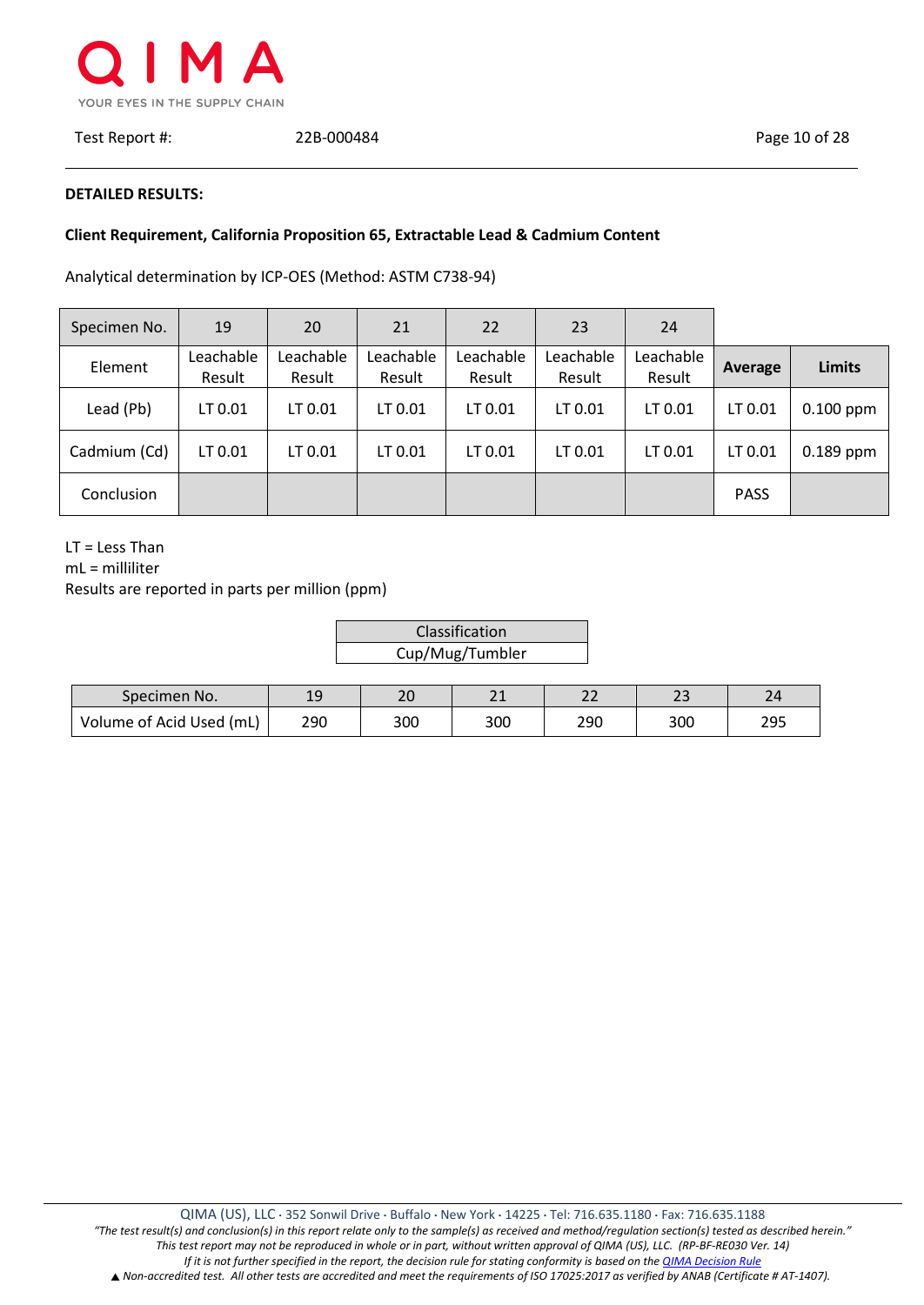

## **DETAILED RESULTS:**

# **U.S. FDA CPG 545.450 & CPG 545.400, Extractable Lead & Cadmium Content (Interior)**

Analytical determination by ICP-OES (Method: ASTM C738-94)

| Specimen No. | 25                  | 26                  | 27                  | 28                  | 29                  | 30                  |               |
|--------------|---------------------|---------------------|---------------------|---------------------|---------------------|---------------------|---------------|
| Element      | Leachable<br>Result | Leachable<br>Result | Leachable<br>Result | Leachable<br>Result | Leachable<br>Result | Leachable<br>Result | <b>Limits</b> |
| Lead (Pb)    | LT 0.01             | LT 0.01             | LT 0.01             | LT 0.01             | LT 0.01             | LT 0.01             | $0.5$ ppm     |
| Cadmium (Cd) | LT 0.01             | LT 0.01             | LT 0.01             | LT 0.01             | LT 0.01             | LT 0.01             | $0.50$ ppm    |
| Conclusion   | <b>PASS</b>         | <b>PASS</b>         | <b>PASS</b>         | <b>PASS</b>         | <b>PASS</b>         | <b>PASS</b>         |               |

LT = Less Than

mL = milliliter

| Classification             |
|----------------------------|
| Cup/Mug/Tumbler (Lead)     |
| Small Hollowware (Cadmium) |

| Specimen No.             | n r<br>ر ے | ᅩ   | $\sim$<br>$\epsilon$ | າດ<br>20 | $\Omega$<br><u>__</u> | 3 <sub>C</sub> |
|--------------------------|------------|-----|----------------------|----------|-----------------------|----------------|
| Volume of Acid Used (mL) | 295        | 300 | つロち<br>ر رے          | 290      | つロち<br>ر رے           | 310            |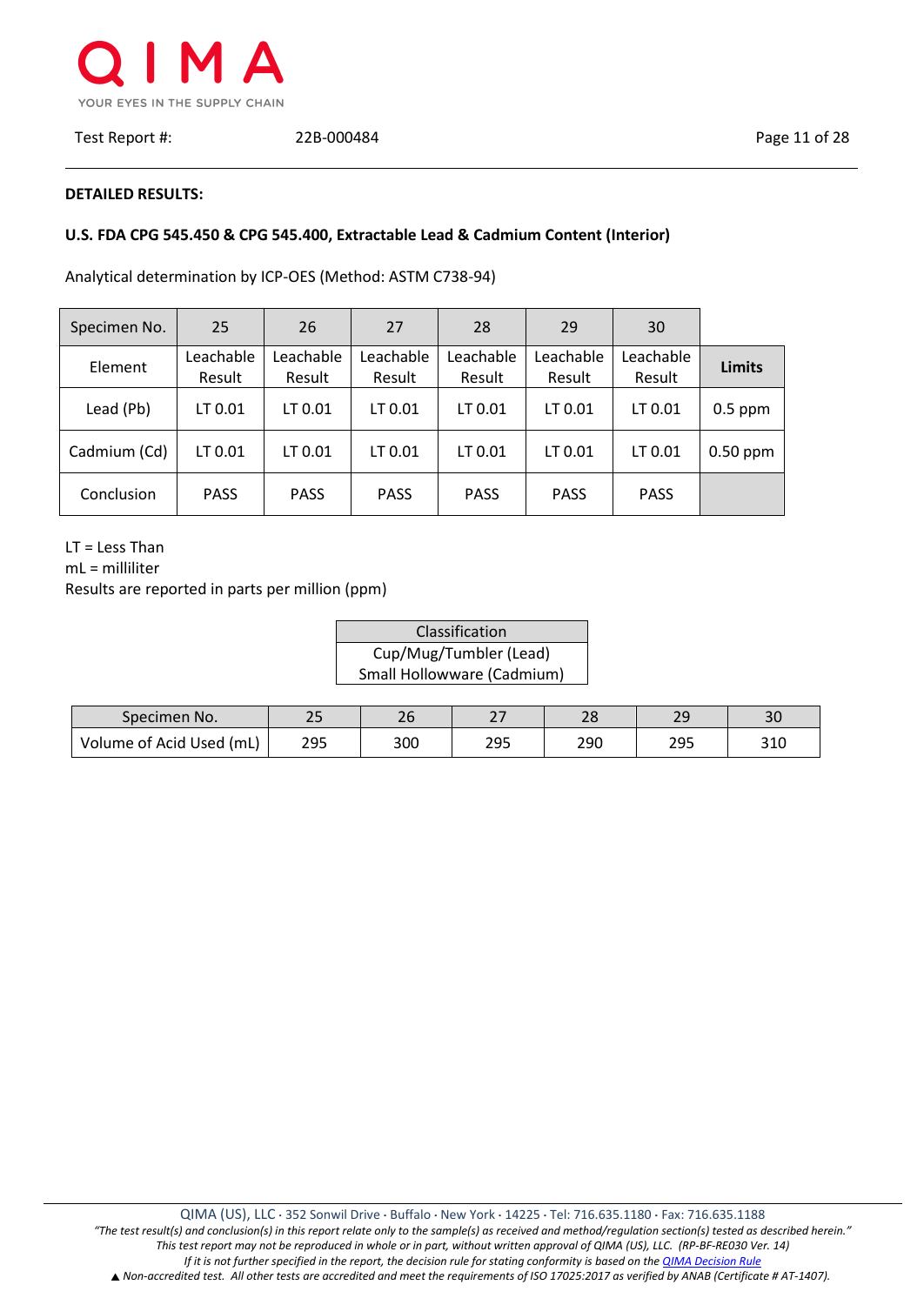

Test Report #: 22B-000484 Page 12 of 28

#### **DETAILED RESULTS:**

## **Client Requirement, California Proposition 65, Extractable Lead & Cadmium Content**

 $\vdash$ 

Analytical determination by ICP-OES (Method: ASTM C738-94)

| Specimen No. | 25                  | 26                  | 27                  | 28                  | 29                  | 30                  |             |               |
|--------------|---------------------|---------------------|---------------------|---------------------|---------------------|---------------------|-------------|---------------|
| Element      | Leachable<br>Result | Leachable<br>Result | Leachable<br>Result | Leachable<br>Result | Leachable<br>Result | Leachable<br>Result | Average     | <b>Limits</b> |
| Lead (Pb)    | LT 0.01             | LT 0.01             | LT 0.01             | LT 0.01             | LT 0.01             | LT 0.01             | LT 0.01     | $0.100$ ppm   |
| Cadmium (Cd) | LT 0.01             | LT 0.01             | LT 0.01             | LT 0.01             | LT 0.01             | LT 0.01             | LT 0.01     | $0.189$ ppm   |
| Conclusion   |                     |                     |                     |                     |                     |                     | <b>PASS</b> |               |

LT = Less Than

mL = milliliter

| Classification  |  |
|-----------------|--|
| Cup/Mug/Tumbler |  |

| Specimen No.             | つに  | $\sim$ | $\sim$ $-$ | າດ  | $\mathcal{L}$ | າດ                |
|--------------------------|-----|--------|------------|-----|---------------|-------------------|
|                          | ب ک | 2 u    | <u>.</u>   | ∠٥  | $-$           | υc                |
| Volume of Acid Used (mL) | 295 | 300    | つロち<br>293 | 290 | ⊐∩ר<br>ر ر    | 210<br><b>JIU</b> |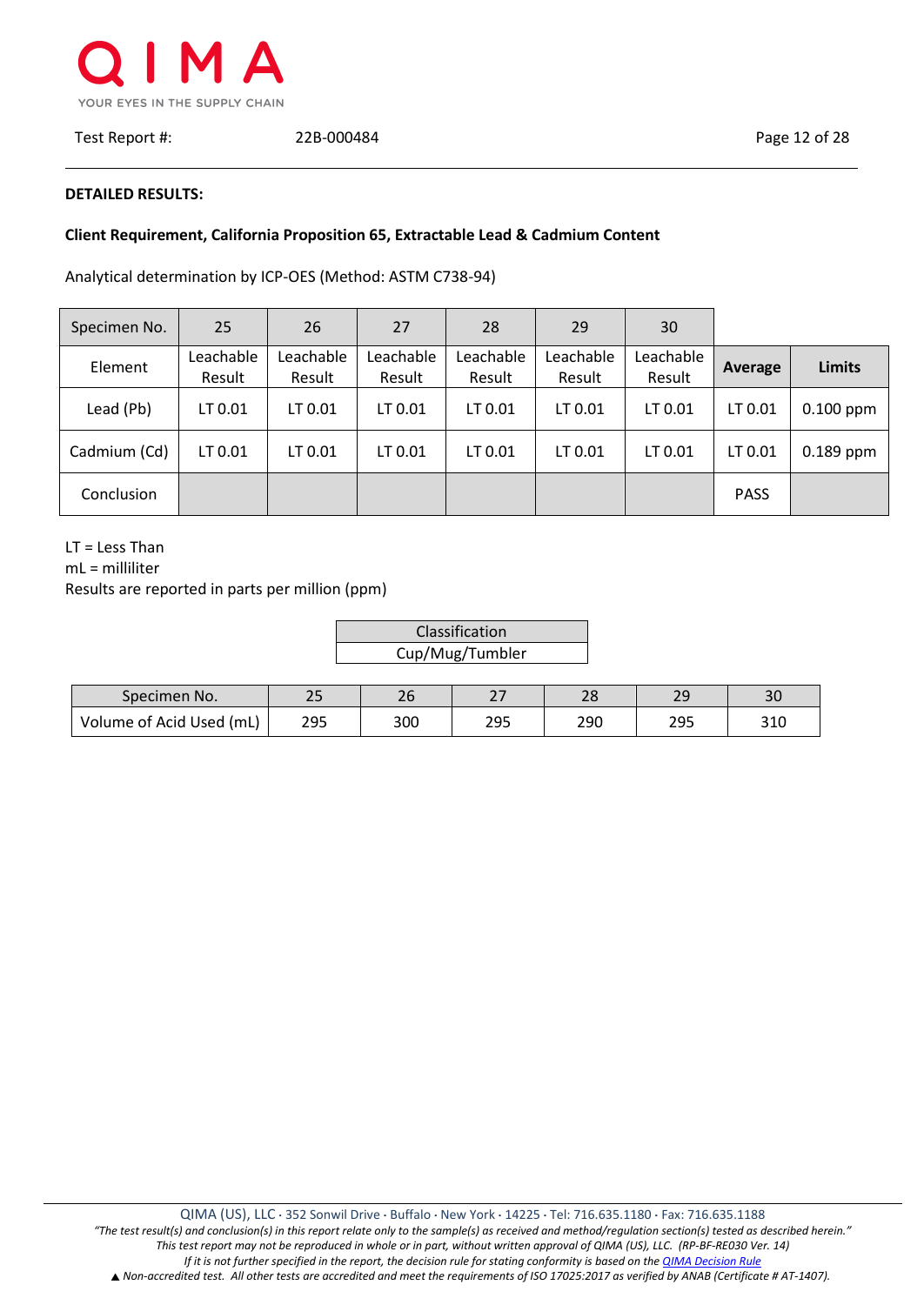

#### **DETAILED RESULTS:**

# **U.S. FDA CPG 545.450 & CPG 545.400, Extractable Lead & Cadmium Content (Interior)**

Analytical determination by ICP-OES (Method: ASTM C738-94)

| Specimen No. | 31                  | 32                  | 33                  | 34                  | 35                  | 36                  |               |
|--------------|---------------------|---------------------|---------------------|---------------------|---------------------|---------------------|---------------|
| Element      | Leachable<br>Result | Leachable<br>Result | Leachable<br>Result | Leachable<br>Result | Leachable<br>Result | Leachable<br>Result | <b>Limits</b> |
| Lead (Pb)    | LT 0.01             | LT 0.01             | LT 0.01             | LT 0.01             | LT 0.01             | LT 0.01             | $0.5$ ppm     |
| Cadmium (Cd) | LT 0.01             | LT 0.01             | LT 0.01             | LT 0.01             | LT 0.01             | LT 0.01             | $0.50$ ppm    |
| Conclusion   | <b>PASS</b>         | <b>PASS</b>         | <b>PASS</b>         | <b>PASS</b>         | <b>PASS</b>         | <b>PASS</b>         |               |

LT = Less Than

mL = milliliter

| Classification             |
|----------------------------|
| Cup/Mug/Tumbler (Lead)     |
| Small Hollowware (Cadmium) |

| Specimen No.             | า 1<br>- 1 | ے ب | $\mathbf{\Omega}$<br>ر ر | 34  | $\mathbf{r}$<br><u>-</u> | 36  |
|--------------------------|------------|-----|--------------------------|-----|--------------------------|-----|
| Volume of Acid Used (mL) | 300        | 310 | 320                      | 300 | 310                      | 300 |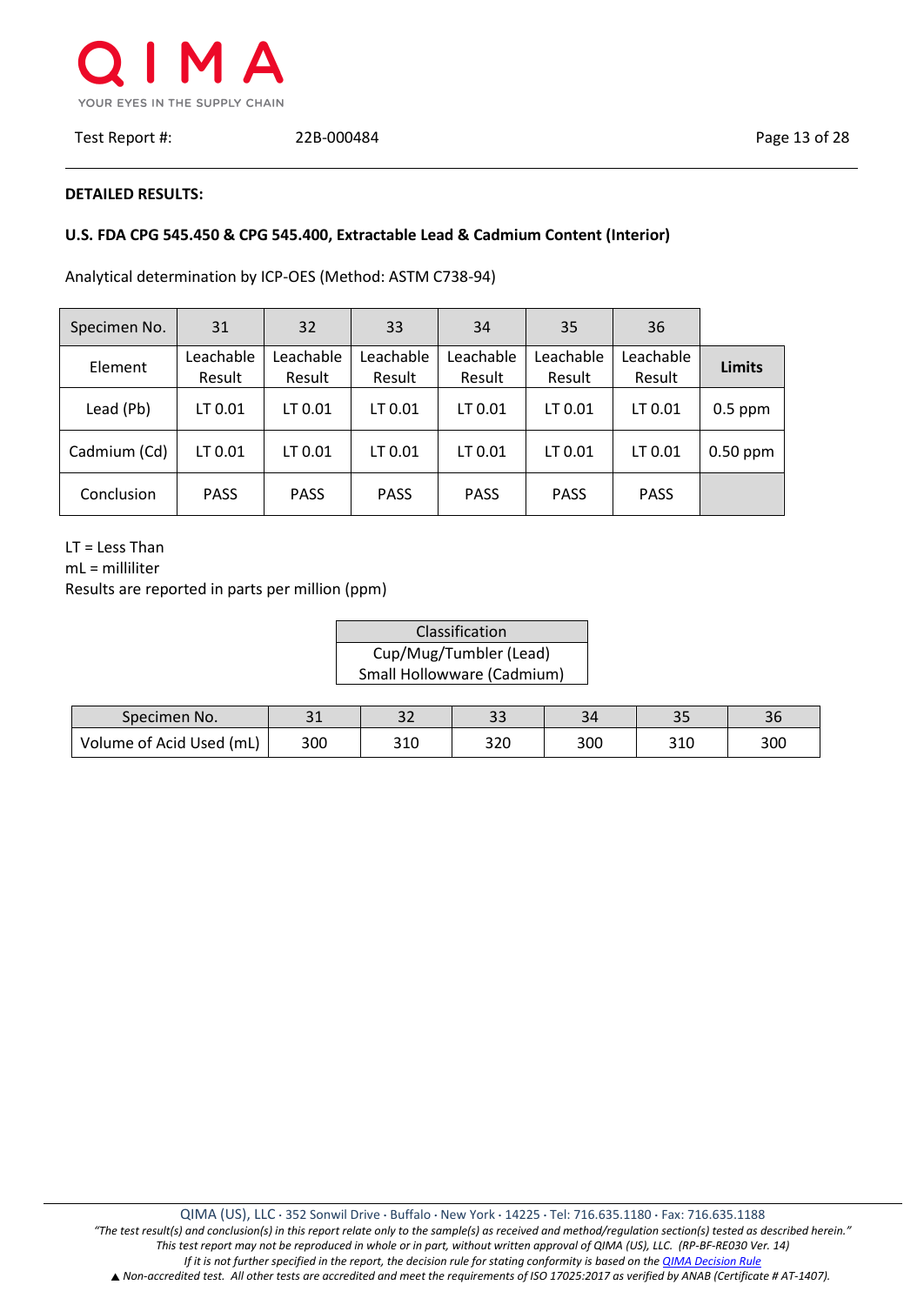

#### **DETAILED RESULTS:**

# **Client Requirement, California Proposition 65, Extractable Lead & Cadmium Content**

Analytical determination by ICP-OES (Method: ASTM C738-94)

| Specimen No. | 31                  | 32                  | 33                  | 34                  | 35                  | 36                  |             |               |
|--------------|---------------------|---------------------|---------------------|---------------------|---------------------|---------------------|-------------|---------------|
| Element      | Leachable<br>Result | Leachable<br>Result | Leachable<br>Result | Leachable<br>Result | Leachable<br>Result | Leachable<br>Result | Average     | <b>Limits</b> |
| Lead (Pb)    | LT 0.01             | LT 0.01             | LT 0.01             | LT 0.01             | LT 0.01             | LT 0.01             | LT 0.01     | $0.100$ ppm   |
| Cadmium (Cd) | LT 0.01             | LT 0.01             | LT 0.01             | LT 0.01             | LT 0.01             | LT 0.01             | LT 0.01     | $0.189$ ppm   |
| Conclusion   |                     |                     |                     |                     |                     |                     | <b>PASS</b> |               |

LT = Less Than

mL = milliliter

| Classification  |
|-----------------|
| Cup/Mug/Tumbler |

| Specimen No.             | า 1 | ົ<br>ے ب | $\sim$<br>ں ب | 34  | <u>-</u> | $\sim$<br>JΣ |
|--------------------------|-----|----------|---------------|-----|----------|--------------|
| Volume of Acid Used (mL) | 300 | 310      | חרר<br>∍∠∪    | 300 | 310      | 300          |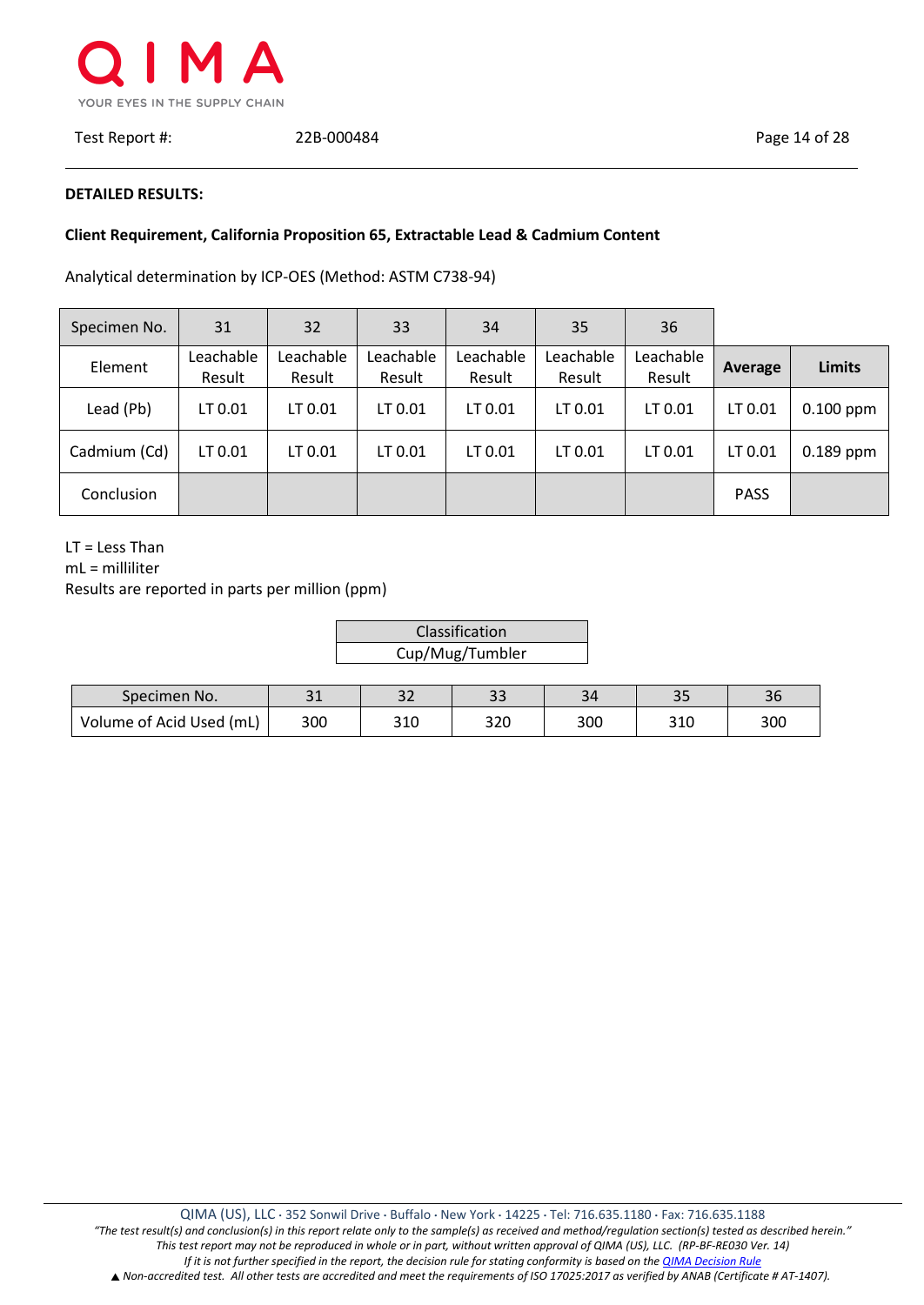

#### **DETAILED RESULTS:**

# **U.S. FDA CPG 545.450 & CPG 545.400, Extractable Lead & Cadmium Content (Interior)**

Analytical determination by ICP-OES (Method: ASTM C738-94)

| Specimen No. | 37                  | 38                  | 39                  | 40                  | 41                  | 42                  |               |
|--------------|---------------------|---------------------|---------------------|---------------------|---------------------|---------------------|---------------|
| Element      | Leachable<br>Result | Leachable<br>Result | Leachable<br>Result | Leachable<br>Result | Leachable<br>Result | Leachable<br>Result | <b>Limits</b> |
| Lead (Pb)    | LT 0.01             | LT 0.01             | LT 0.01             | LT 0.01             | LT 0.01             | LT 0.01             | $0.5$ ppm     |
| Cadmium (Cd) | LT 0.01             | LT 0.01             | LT 0.01             | LT 0.01             | LT 0.01             | LT 0.01             | $0.50$ ppm    |
| Conclusion   | <b>PASS</b>         | <b>PASS</b>         | <b>PASS</b>         | <b>PASS</b>         | <b>PASS</b>         | <b>PASS</b>         |               |

LT = Less Than

mL = milliliter

| Classification             |
|----------------------------|
| Cup/Mug/Tumbler (Lead)     |
| Small Hollowware (Cadmium) |

| Specimen No.             | ำ¬  | າດ<br>၁၀ | 3C<br>ت ب | 40  |     |     |
|--------------------------|-----|----------|-----------|-----|-----|-----|
| Volume of Acid Used (mL) | 300 | 310      | 305       | 290 | 310 | 305 |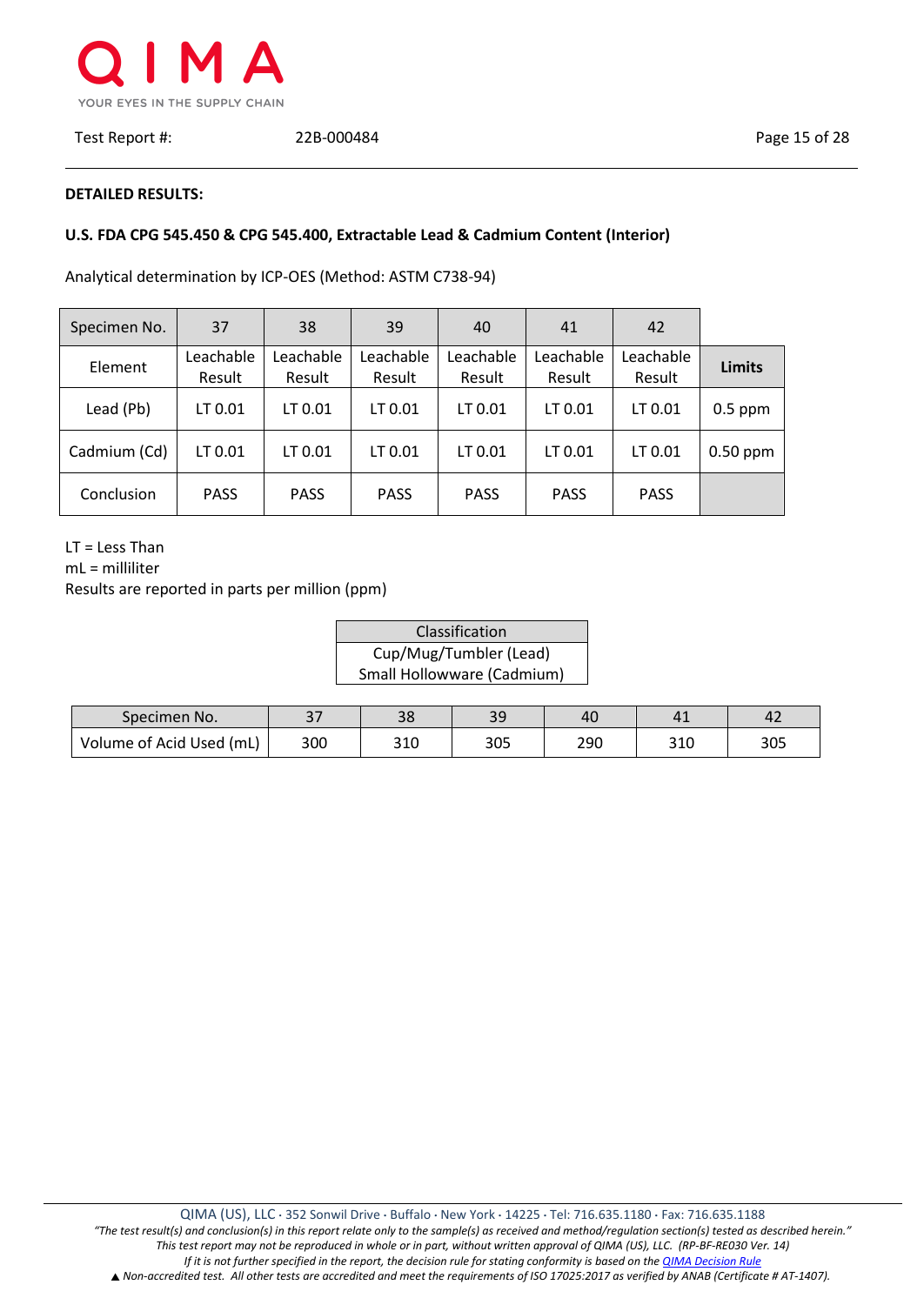

#### **DETAILED RESULTS:**

# **Client Requirement, California Proposition 65, Extractable Lead & Cadmium Content**

 $\vdash$ 

Analytical determination by ICP-OES (Method: ASTM C738-94)

| Specimen No. | 37                  | 38                  | 39                  | 40                  | 41                  | 42                  |             |               |
|--------------|---------------------|---------------------|---------------------|---------------------|---------------------|---------------------|-------------|---------------|
| Element      | Leachable<br>Result | Leachable<br>Result | Leachable<br>Result | Leachable<br>Result | Leachable<br>Result | Leachable<br>Result | Average     | <b>Limits</b> |
| Lead (Pb)    | LT 0.01             | LT 0.01             | LT 0.01             | LT 0.01             | LT 0.01             | LT 0.01             | LT 0.01     | $0.100$ ppm   |
| Cadmium (Cd) | LT 0.01             | LT 0.01             | LT 0.01             | LT 0.01             | LT 0.01             | LT 0.01             | LT 0.01     | $0.189$ ppm   |
| Conclusion   |                     |                     |                     |                     |                     |                     | <b>PASS</b> |               |

LT = Less Than

mL = milliliter

| Classification  |  |
|-----------------|--|
| Cup/Mug/Tumbler |  |

| Specimen No.             | ີ   | າດ<br>၁၀ | 39  | 40  |     |     |
|--------------------------|-----|----------|-----|-----|-----|-----|
| Volume of Acid Used (mL) | 300 | 310      | 305 | 290 | 310 | 305 |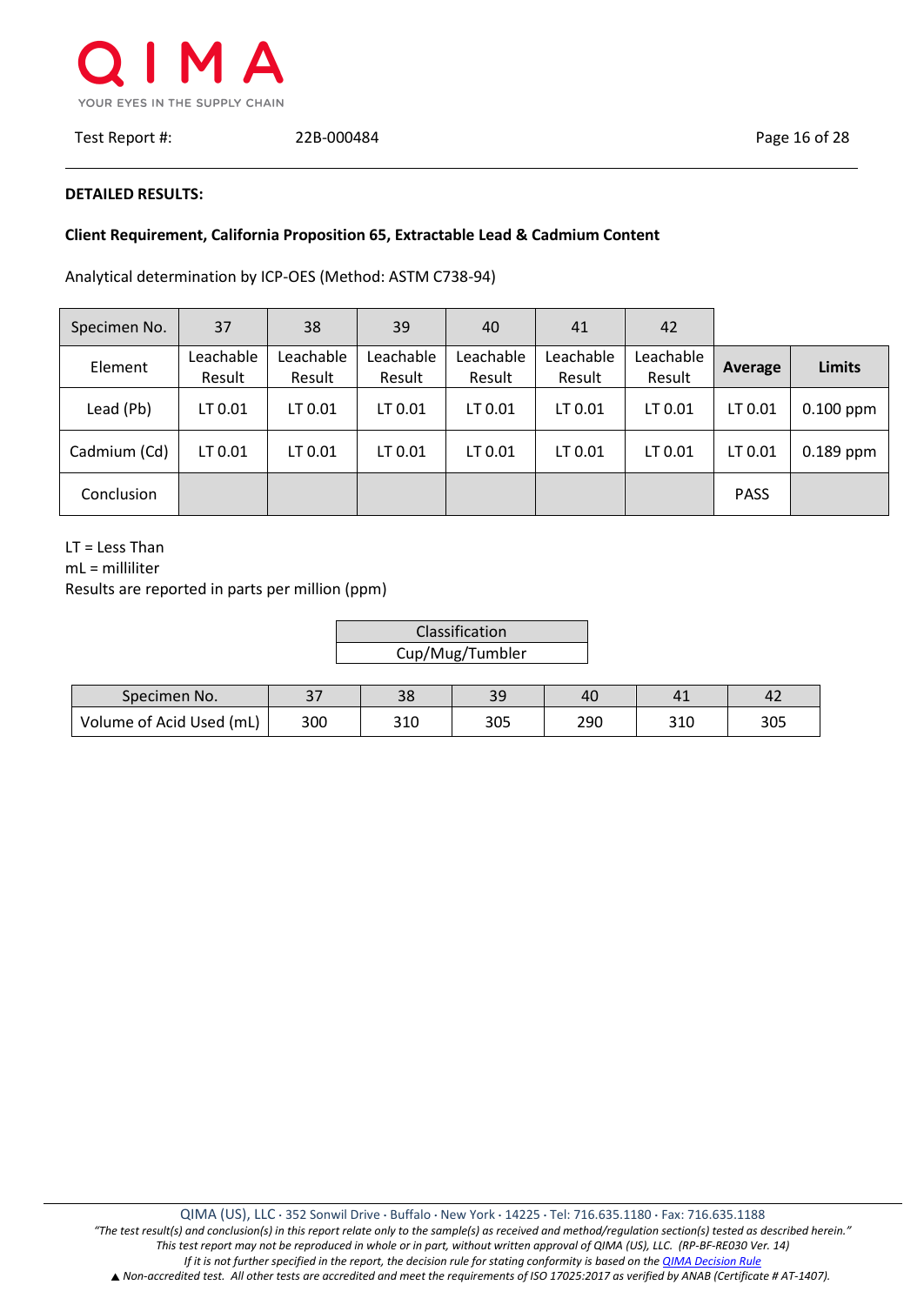

Test Report #: 22B-000484 Page 17 of 28

## **DETAILED RESULTS:**

# **U.S. FDA CPG 545.450 & CPG 545.400, Extractable Lead & Cadmium Content (Interior)**

Analytical determination by ICP-OES (Method: ASTM C738-94)

| Specimen No. | 43                  | 44                  | 45                  | 46                  | 47                  | 48                  |               |
|--------------|---------------------|---------------------|---------------------|---------------------|---------------------|---------------------|---------------|
| Element      | Leachable<br>Result | Leachable<br>Result | Leachable<br>Result | Leachable<br>Result | Leachable<br>Result | Leachable<br>Result | <b>Limits</b> |
| Lead (Pb)    | LT 0.01             | LT 0.01             | LT 0.01             | LT 0.01             | LT 0.01             | LT 0.01             | $0.5$ ppm     |
| Cadmium (Cd) | LT 0.01             | LT 0.01             | LT 0.01             | LT 0.01             | LT 0.01             | LT 0.01             | $0.50$ ppm    |
| Conclusion   | <b>PASS</b>         | <b>PASS</b>         | <b>PASS</b>         | <b>PASS</b>         | <b>PASS</b>         | <b>PASS</b>         |               |

LT = Less Than

mL = milliliter

| Classification             |
|----------------------------|
| Cup/Mug/Tumbler (Lead)     |
| Small Hollowware (Cadmium) |

| Specimen No.             | 43  | 44  | 45  | 46  |                   | 48  |
|--------------------------|-----|-----|-----|-----|-------------------|-----|
| Volume of Acid Used (mL) | 320 | 310 | 330 | 315 | <b>215</b><br>∟⊥د | 320 |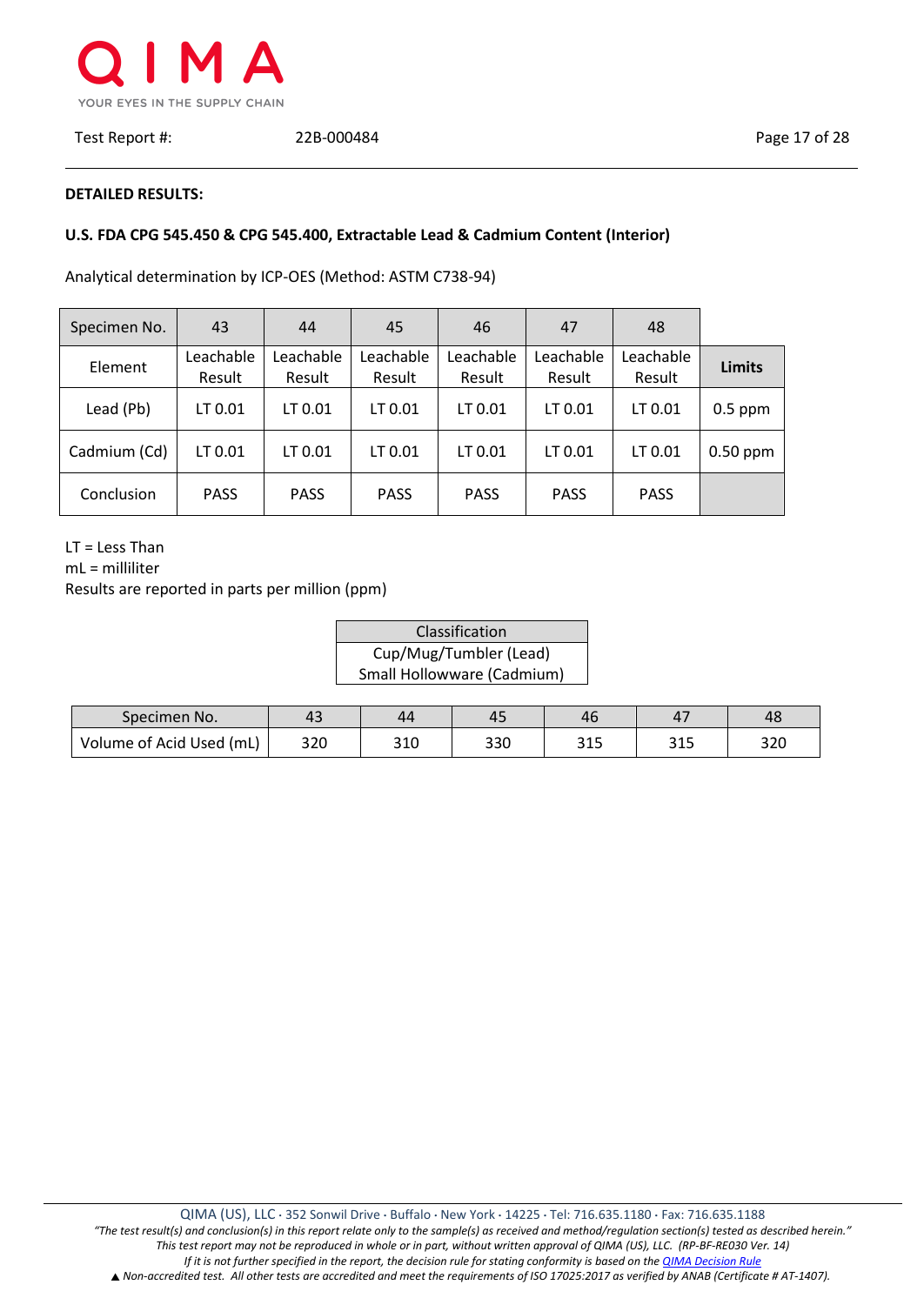

Test Report #: 22B-000484 Page 18 of 28

#### **DETAILED RESULTS:**

## **Client Requirement, California Proposition 65, Extractable Lead & Cadmium Content**

Analytical determination by ICP-OES (Method: ASTM C738-94)

| Specimen No. | 43                  | 44                  | 45                  | 46                  | 47                  | 48                  |             |               |
|--------------|---------------------|---------------------|---------------------|---------------------|---------------------|---------------------|-------------|---------------|
| Element      | Leachable<br>Result | Leachable<br>Result | Leachable<br>Result | Leachable<br>Result | Leachable<br>Result | Leachable<br>Result | Average     | <b>Limits</b> |
| Lead (Pb)    | LT 0.01             | LT 0.01             | LT 0.01             | LT 0.01             | LT 0.01             | LT 0.01             | LT 0.01     | $0.100$ ppm   |
| Cadmium (Cd) | LT 0.01             | LT 0.01             | LT 0.01             | LT 0.01             | LT 0.01             | LT 0.01             | LT 0.01     | $0.189$ ppm   |
| Conclusion   |                     |                     |                     |                     |                     |                     | <b>PASS</b> |               |

LT = Less Than

mL = milliliter

| Classification  |
|-----------------|
| Cup/Mug/Tumbler |

| Specimen No.             | $\Lambda$ 7<br>42 | 44  | 45  | 46          |             | 48  |
|--------------------------|-------------------|-----|-----|-------------|-------------|-----|
| Volume of Acid Used (mL) | 320               | 310 | 330 | つっこ<br>ر در | 24F<br>ت⊥ ت | 320 |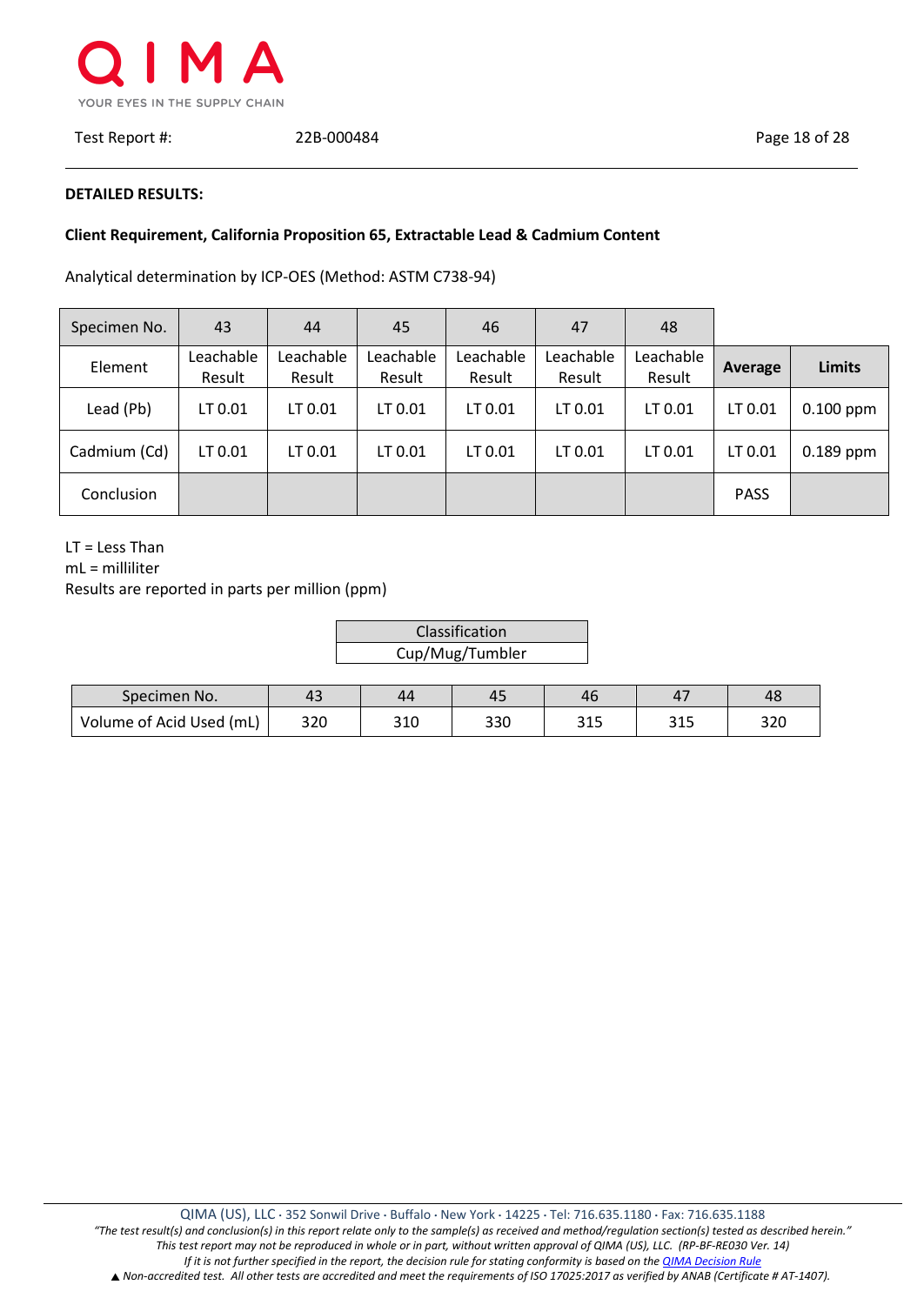

Test Report #: 22B-000484 Page 19 of 28

## **DETAILED RESULTS:**

## **U.S. FDA CPG 545.450 & CPG 545.400, Extractable Lead & Cadmium Content (Interior)**

Analytical determination by ICP-OES (Method: ASTM C738-94)

| Specimen No. | 49                  | 50                  | 51                  | 52                  | 53                  | 54                  |               |
|--------------|---------------------|---------------------|---------------------|---------------------|---------------------|---------------------|---------------|
| Element      | Leachable<br>Result | Leachable<br>Result | Leachable<br>Result | Leachable<br>Result | Leachable<br>Result | Leachable<br>Result | <b>Limits</b> |
| Lead (Pb)    | LT 0.01             | LT 0.01             | LT 0.01             | LT 0.01             | LT 0.01             | LT 0.01             | $0.5$ ppm     |
| Cadmium (Cd) | LT 0.01             | LT 0.01             | LT 0.01             | LT 0.01             | LT 0.01             | LT 0.01             | $0.50$ ppm    |
| Conclusion   | <b>PASS</b>         | <b>PASS</b>         | <b>PASS</b>         | <b>PASS</b>         | <b>PASS</b>         | <b>PASS</b>         |               |

LT = Less Than

mL = milliliter

| Classification             |
|----------------------------|
| Cup/Mug/Tumbler (Lead)     |
| Small Hollowware (Cadmium) |

| Specimen No.             | 49  | υc  | п.<br>- - | $ \sim$<br>ےر | --  | 54  |
|--------------------------|-----|-----|-----------|---------------|-----|-----|
| Volume of Acid Used (mL) | 290 | 290 | 290       | 290           | 290 | 300 |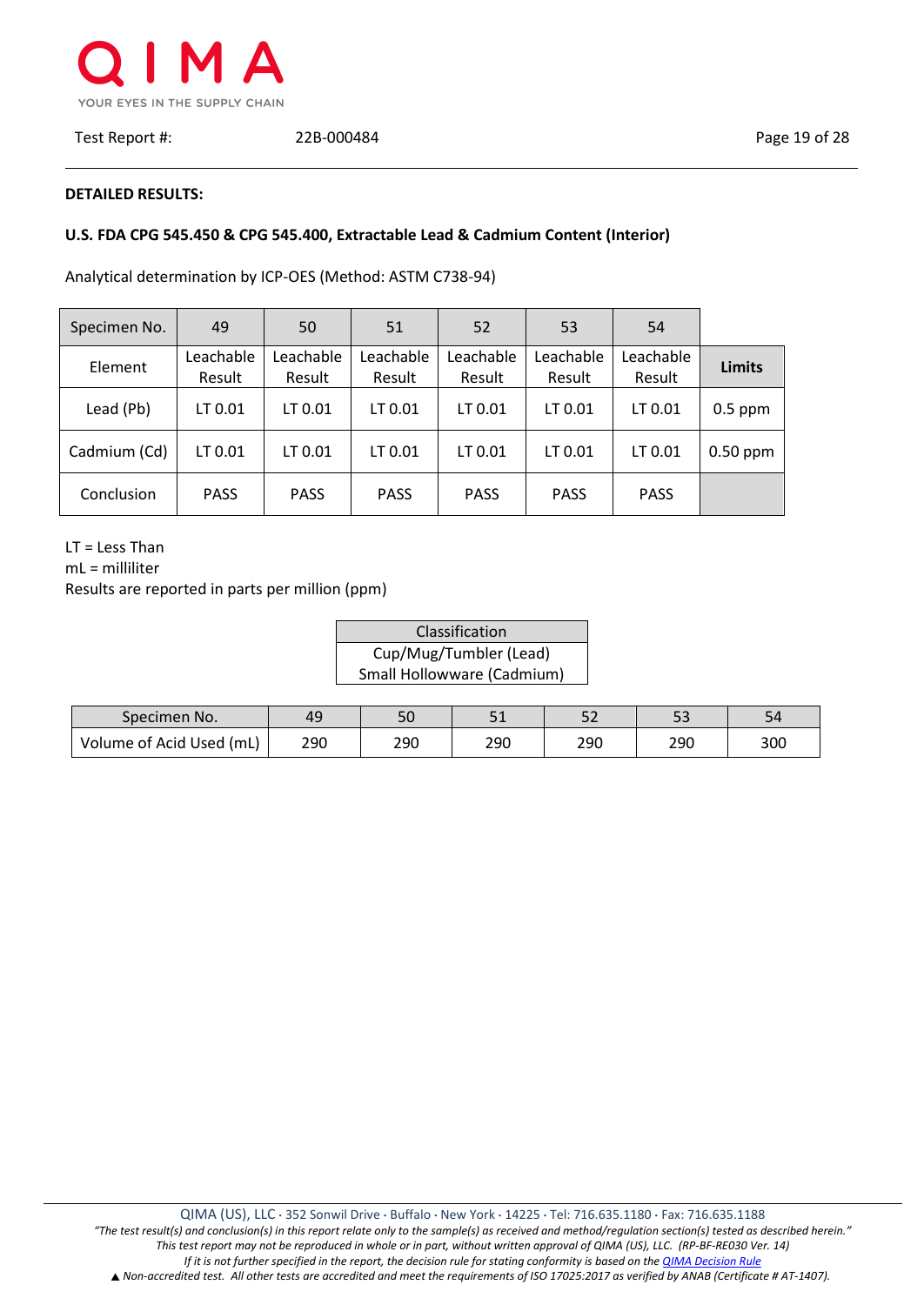

Test Report #: 22B-000484 Page 20 of 28

#### **DETAILED RESULTS:**

# **Client Requirement, California Proposition 65, Extractable Lead & Cadmium Content**

Analytical determination by ICP-OES (Method: ASTM C738-94)

| Specimen No. | 49                  | 50                  | 51                  | 52                  | 53                  | 54                  |             |               |
|--------------|---------------------|---------------------|---------------------|---------------------|---------------------|---------------------|-------------|---------------|
| Element      | Leachable<br>Result | Leachable<br>Result | Leachable<br>Result | Leachable<br>Result | Leachable<br>Result | Leachable<br>Result | Average     | <b>Limits</b> |
| Lead (Pb)    | LT 0.01             | LT 0.01             | LT 0.01             | LT 0.01             | LT 0.01             | LT 0.01             | LT 0.01     | $0.100$ ppm   |
| Cadmium (Cd) | LT 0.01             | LT 0.01             | LT 0.01             | LT 0.01             | LT 0.01             | LT 0.01             | LT 0.01     | $0.189$ ppm   |
| Conclusion   |                     |                     |                     |                     |                     |                     | <b>PASS</b> |               |

LT = Less Than

mL = milliliter

| Classification  |  |
|-----------------|--|
| Cup/Mug/Tumbler |  |

| Specimen No.             | 49  | υc  | $\mathsf{r}$<br>- - | - -<br>ے ب | $ \sim$<br>-- | ∙د  |
|--------------------------|-----|-----|---------------------|------------|---------------|-----|
| Volume of Acid Used (mL) | 290 | 290 | 290                 | 290        | 290           | 300 |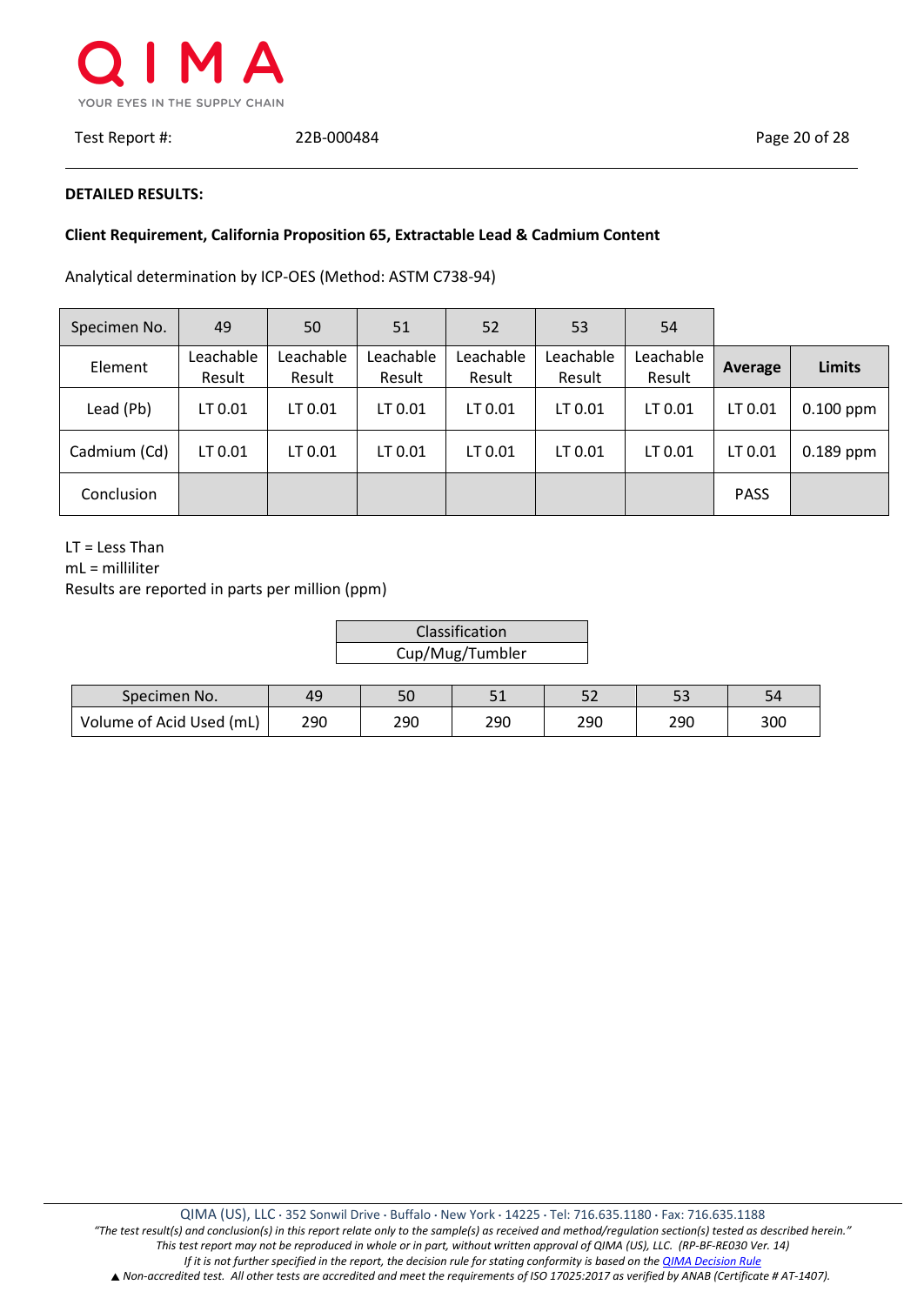

## **DETAILED RESULTS:**

## **U.S. FDA CPG 545.450 & CPG 545.400, Extractable Lead & Cadmium Content (Interior)**

Analytical determination by ICP-OES (Method: ASTM C738-94)

| Specimen No. | 55                  | 56                  | 57                  | 58                  | 59                  | 60                  |               |
|--------------|---------------------|---------------------|---------------------|---------------------|---------------------|---------------------|---------------|
| Element      | Leachable<br>Result | Leachable<br>Result | Leachable<br>Result | Leachable<br>Result | Leachable<br>Result | Leachable<br>Result | <b>Limits</b> |
| Lead (Pb)    | LT 0.01             | LT 0.01             | LT 0.01             | LT 0.01             | LT 0.01             | LT 0.01             | $0.5$ ppm     |
| Cadmium (Cd) | LT 0.01             | LT 0.01             | LT 0.01             | LT 0.01             | LT 0.01             | LT 0.01             | $0.50$ ppm    |
| Conclusion   | <b>PASS</b>         | <b>PASS</b>         | <b>PASS</b>         | <b>PASS</b>         | <b>PASS</b>         | <b>PASS</b>         |               |

LT = Less Than

mL = milliliter

| Classification             |
|----------------------------|
| Cup/Mug/Tumbler (Lead)     |
| Small Hollowware (Cadmium) |

| Specimen No.             | ככ  | סכ  | E 7<br>، ب | 58  | <u>-</u> | 60  |
|--------------------------|-----|-----|------------|-----|----------|-----|
| Volume of Acid Used (mL) | 290 | 310 | 300        | 300 | 290      | 305 |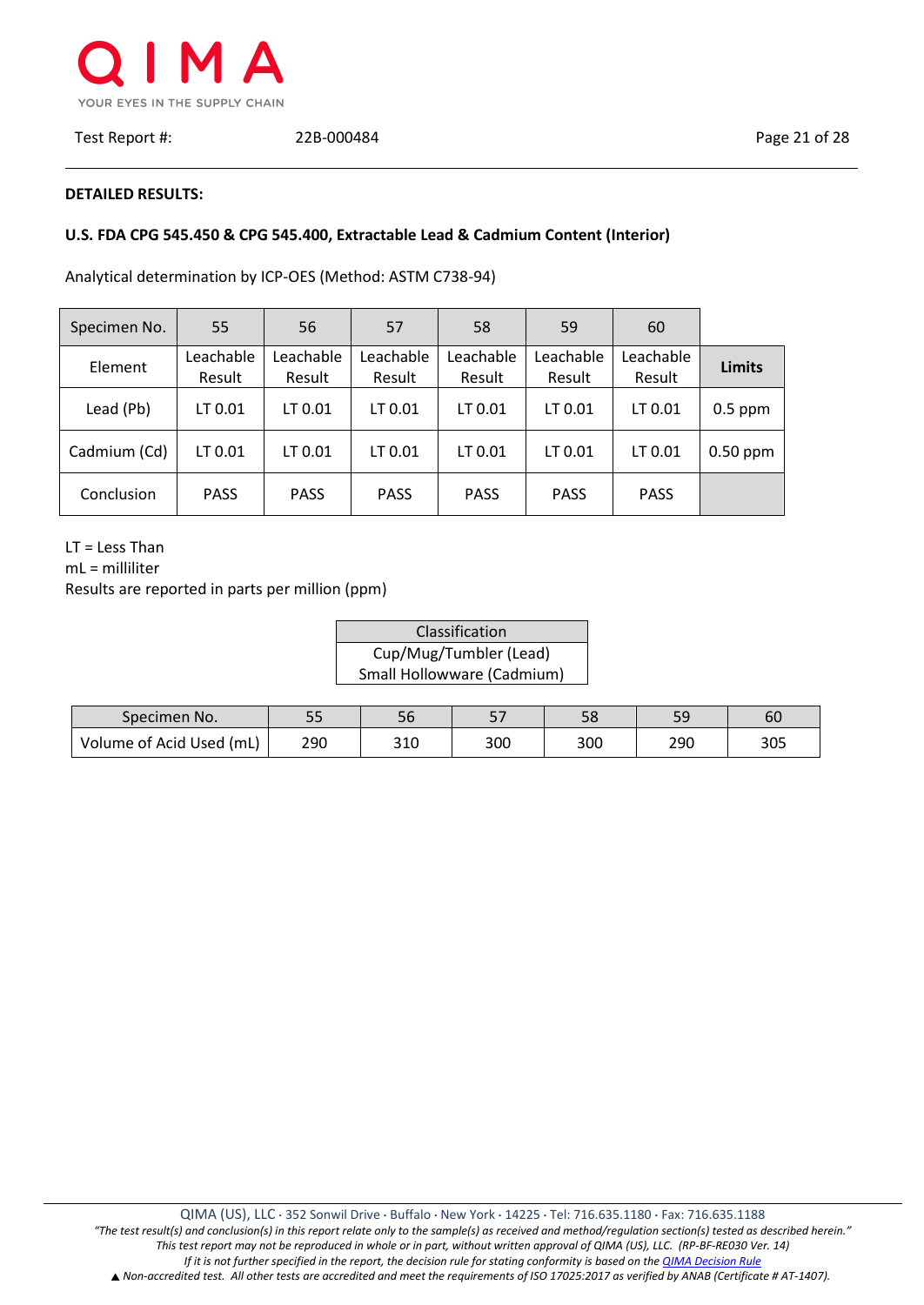

#### **DETAILED RESULTS:**

# **Client Requirement, California Proposition 65, Extractable Lead & Cadmium Content**

 $\vdash$ 

Analytical determination by ICP-OES (Method: ASTM C738-94)

| Specimen No. | 55                  | 56                  | 57                  | 58                  | 59                  | 60                  |             |               |
|--------------|---------------------|---------------------|---------------------|---------------------|---------------------|---------------------|-------------|---------------|
| Element      | Leachable<br>Result | Leachable<br>Result | Leachable<br>Result | Leachable<br>Result | Leachable<br>Result | Leachable<br>Result | Average     | <b>Limits</b> |
| Lead (Pb)    | LT 0.01             | LT 0.01             | LT 0.01             | LT 0.01             | LT 0.01             | LT 0.01             | LT 0.01     | $0.100$ ppm   |
| Cadmium (Cd) | LT 0.01             | LT 0.01             | LT 0.01             | LT 0.01             | LT 0.01             | LT 0.01             | LT 0.01     | $0.189$ ppm   |
| Conclusion   |                     |                     |                     |                     |                     |                     | <b>PASS</b> |               |

LT = Less Than

mL = milliliter

| Classification  |  |
|-----------------|--|
| Cup/Mug/Tumbler |  |

| Specimen No.             | --  | סכ  | $-$<br>، ب | 58  | <u>.</u> | 60  |
|--------------------------|-----|-----|------------|-----|----------|-----|
| Volume of Acid Used (mL) | 290 | 310 | 300        | 300 | 290      | 305 |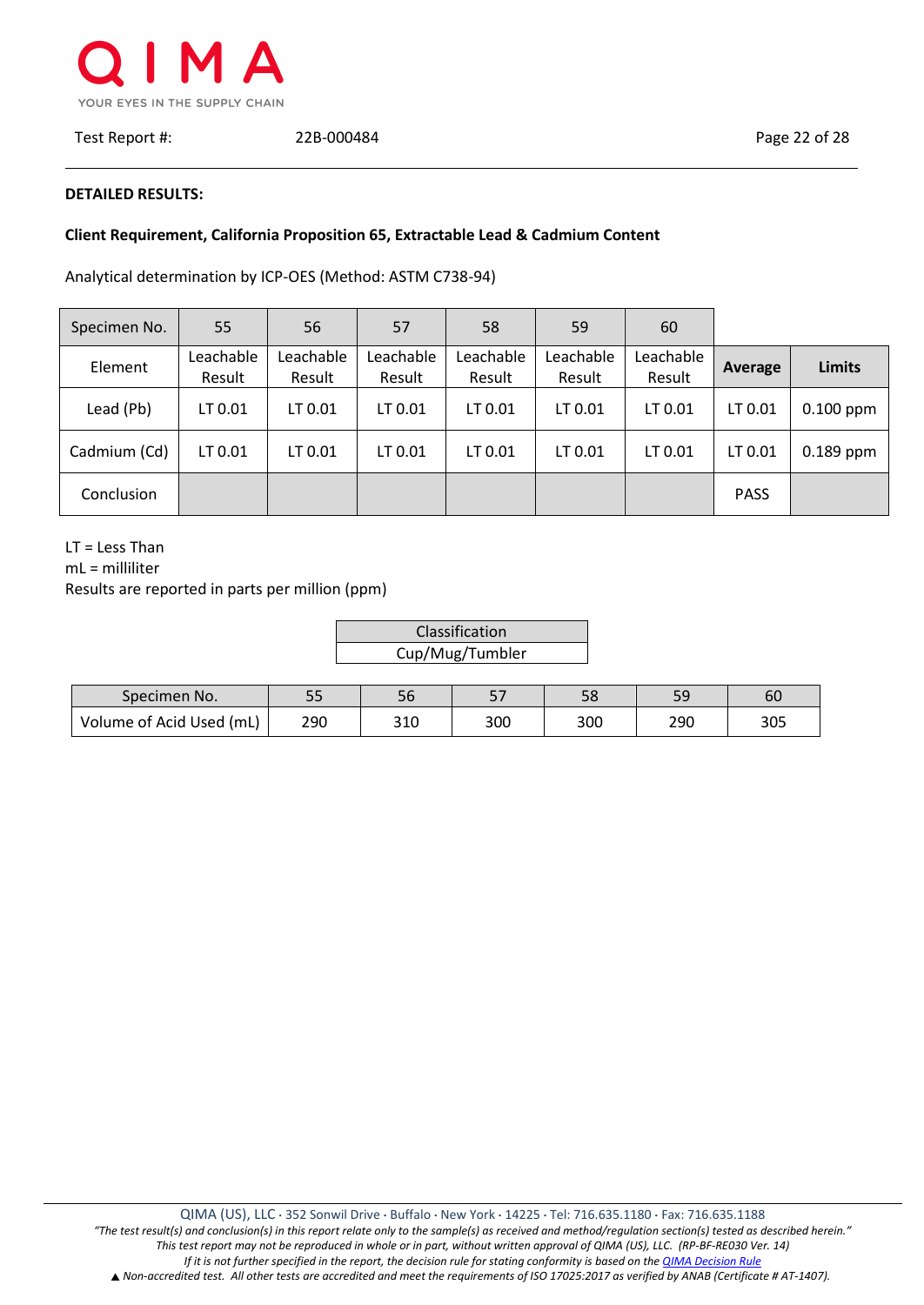

#### **DETAILED RESULTS:**

# **U.S. FDA CPG 545.450 & CPG 545.400, Extractable Lead & Cadmium Content (Interior)**

Analytical determination by ICP-OES (Method: ASTM C738-94)

| Specimen No. | 61                  | 62                  | 63                  | 64                  | 65                  | 66                  |               |
|--------------|---------------------|---------------------|---------------------|---------------------|---------------------|---------------------|---------------|
| Element      | Leachable<br>Result | Leachable<br>Result | Leachable<br>Result | Leachable<br>Result | Leachable<br>Result | Leachable<br>Result | <b>Limits</b> |
| Lead (Pb)    | LT 0.01             | LT 0.01             | LT 0.01             | LT 0.01             | LT 0.01             | LT 0.01             | $0.5$ ppm     |
| Cadmium (Cd) | LT 0.01             | LT 0.01             | LT 0.01             | LT 0.01             | LT 0.01             | LT 0.01             | $0.50$ ppm    |
| Conclusion   | <b>PASS</b>         | <b>PASS</b>         | <b>PASS</b>         | <b>PASS</b>         | <b>PASS</b>         | <b>PASS</b>         |               |

LT = Less Than

mL = milliliter

| Classification             |
|----------------------------|
| Cup/Mug/Tumbler (Lead)     |
| Small Hollowware (Cadmium) |

| Specimen No.             | υ⊥  | 62  | 63  | 64  | oΞ  | 66  |
|--------------------------|-----|-----|-----|-----|-----|-----|
| Volume of Acid Used (mL) | 310 | 290 | 300 | 290 | 300 | 300 |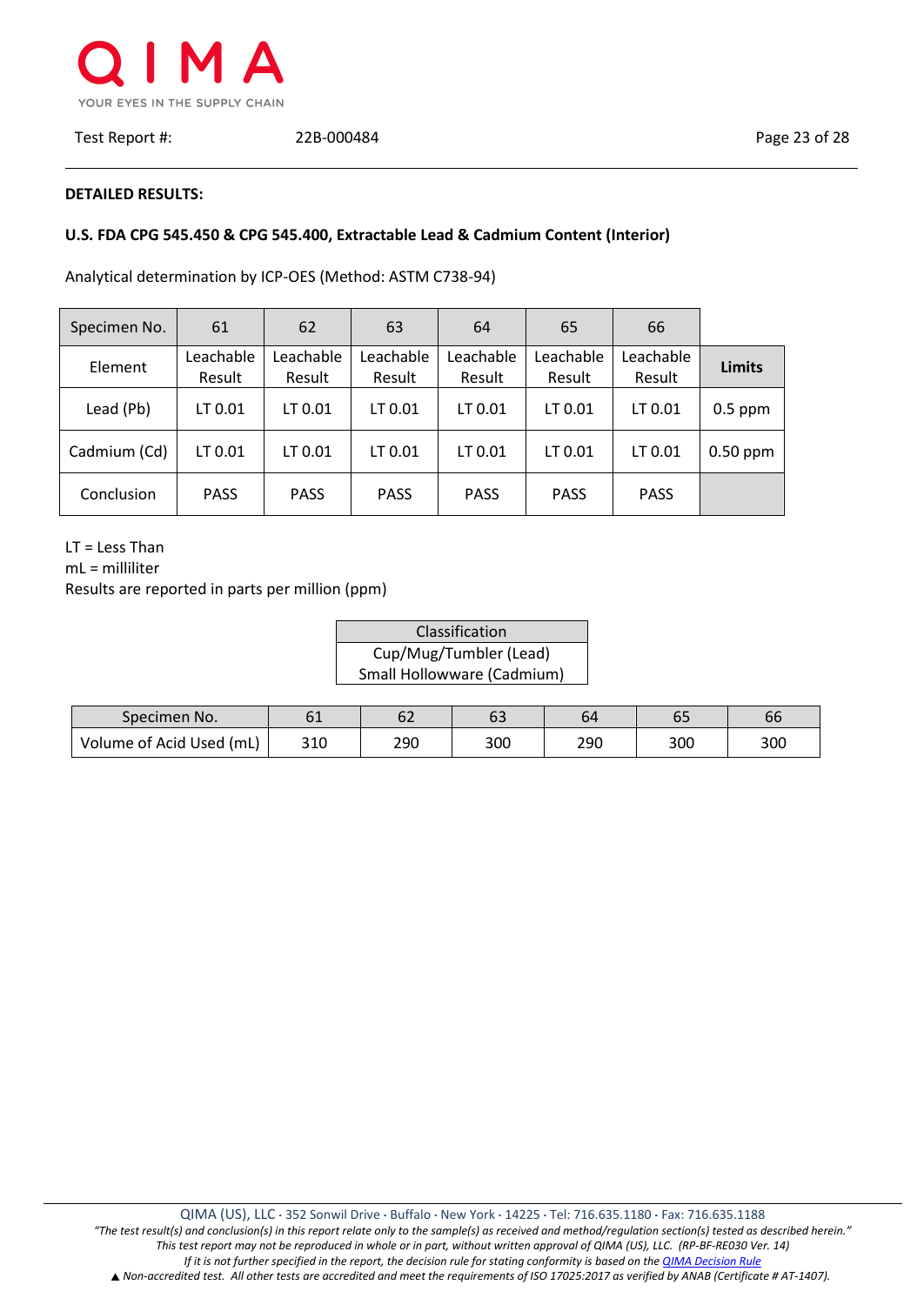

Test Report #: 22B-000484 Page 24 of 28

#### **DETAILED RESULTS:**

# **Client Requirement, California Proposition 65, Extractable Lead & Cadmium Content**

 $\vdash$ 

Analytical determination by ICP-OES (Method: ASTM C738-94)

| Specimen No. | 61                  | 62                  | 63                  | 64                  | 65                  | 66                  |             |               |
|--------------|---------------------|---------------------|---------------------|---------------------|---------------------|---------------------|-------------|---------------|
| Element      | Leachable<br>Result | Leachable<br>Result | Leachable<br>Result | Leachable<br>Result | Leachable<br>Result | Leachable<br>Result | Average     | <b>Limits</b> |
| Lead (Pb)    | LT 0.01             | LT 0.01             | LT 0.01             | LT 0.01             | LT 0.01             | LT 0.01             | LT 0.01     | $0.100$ ppm   |
| Cadmium (Cd) | LT 0.01             | LT 0.01             | LT 0.01             | LT 0.01             | LT 0.01             | LT 0.01             | LT 0.01     | $0.189$ ppm   |
| Conclusion   |                     |                     |                     |                     |                     |                     | <b>PASS</b> |               |

LT = Less Than

mL = milliliter

| Classification  |  |
|-----------------|--|
| Cup/Mug/Tumbler |  |
|                 |  |

| Specimen No.             | ᇰᅩ  | ◡∠  | 63  | 64  | ບວ  | $\epsilon$<br>bt |
|--------------------------|-----|-----|-----|-----|-----|------------------|
| Volume of Acid Used (mL) | 310 | 290 | 300 | 290 | 300 | 300              |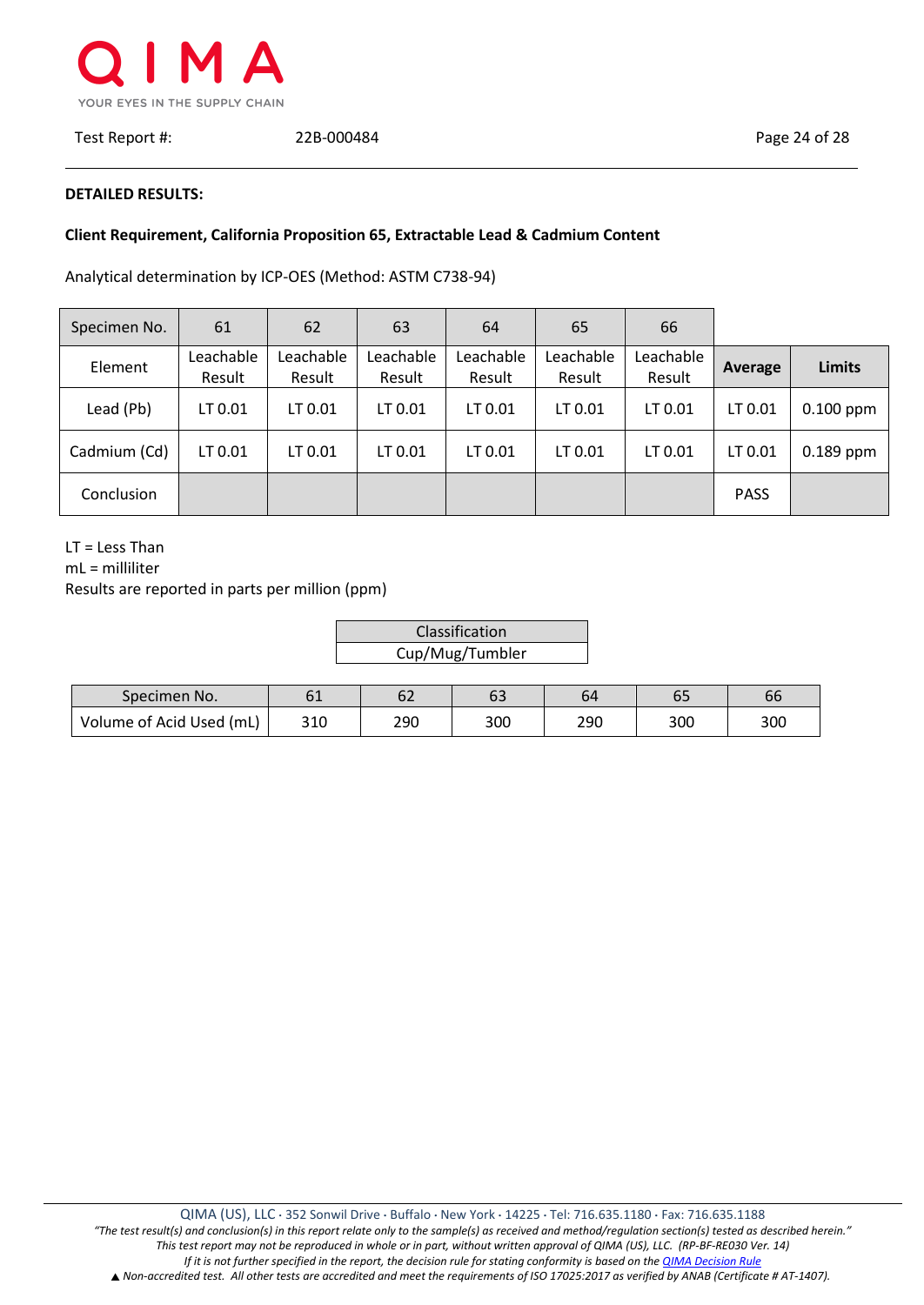

#### **DETAILED RESULTS:**

# **U.S. FDA CPG 545.450 & CPG 545.400, Extractable Lead & Cadmium Content (Interior)**

Analytical determination by ICP-OES (Method: ASTM C738-94)

| Specimen No. | 67                  | 68                  | 69                  | 70                  | 71                  | 72                  |               |
|--------------|---------------------|---------------------|---------------------|---------------------|---------------------|---------------------|---------------|
| Element      | Leachable<br>Result | Leachable<br>Result | Leachable<br>Result | Leachable<br>Result | Leachable<br>Result | Leachable<br>Result | <b>Limits</b> |
| Lead (Pb)    | LT 0.01             | LT 0.01             | LT 0.01             | LT 0.01             | LT 0.01             | LT 0.01             | $0.5$ ppm     |
| Cadmium (Cd) | LT 0.01             | LT 0.01             | LT 0.01             | LT 0.01             | LT 0.01             | LT 0.01             | $0.50$ ppm    |
| Conclusion   | <b>PASS</b>         | <b>PASS</b>         | <b>PASS</b>         | <b>PASS</b>         | <b>PASS</b>         | <b>PASS</b>         |               |

LT = Less Than

mL = milliliter

| Classification             |
|----------------------------|
| Cup/Mug/Tumbler (Lead)     |
| Small Hollowware (Cadmium) |

| Specimen No.             | <b>r</b> 7 | 68                  | 69         | 70 <sub>1</sub> | $\overline{\phantom{0}}$ |     |
|--------------------------|------------|---------------------|------------|-----------------|--------------------------|-----|
| Volume of Acid Used (mL) | 315        | <b>O1F</b><br>د د د | วงก<br>∍⊥∪ | 305             | <b>O</b> 4 F<br>ں و      | 310 |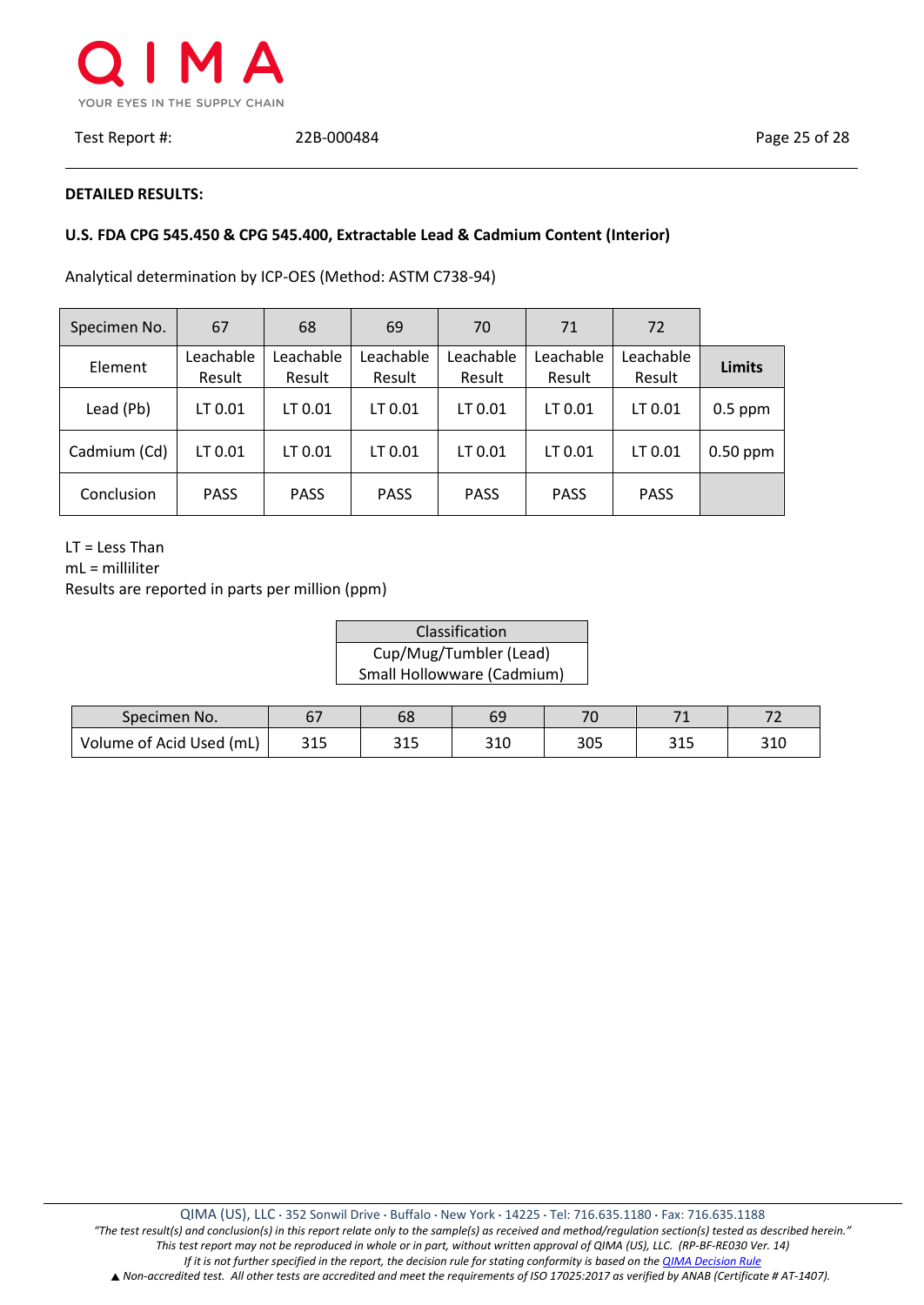

#### **DETAILED RESULTS:**

## **Client Requirement, California Proposition 65, Extractable Lead & Cadmium Content**

 $\vdash$ 

Analytical determination by ICP-OES (Method: ASTM C738-94)

| Specimen No. | 67                  | 68                  | 69                  | 70                  | 71                  | 72                  |             |               |
|--------------|---------------------|---------------------|---------------------|---------------------|---------------------|---------------------|-------------|---------------|
| Element      | Leachable<br>Result | Leachable<br>Result | Leachable<br>Result | Leachable<br>Result | Leachable<br>Result | Leachable<br>Result | Average     | <b>Limits</b> |
| Lead (Pb)    | LT 0.01             | LT 0.01             | LT 0.01             | LT 0.01             | LT 0.01             | LT 0.01             | LT 0.01     | $0.100$ ppm   |
| Cadmium (Cd) | LT 0.01             | LT 0.01             | LT 0.01             | LT 0.01             | LT 0.01             | LT 0.01             | LT 0.01     | $0.189$ ppm   |
| Conclusion   |                     |                     |                     |                     |                     |                     | <b>PASS</b> |               |

LT = Less Than

mL = milliliter

| Classification  |  |
|-----------------|--|
| Cup/Mug/Tumbler |  |

| Specimen No.             |              | 68           | 69           | $\overline{\phantom{a}}$ | $\overline{\phantom{a}}$ | $-$        |
|--------------------------|--------------|--------------|--------------|--------------------------|--------------------------|------------|
| Volume of Acid Used (mL) | 215<br>ر 1 د | つィー<br>د د د | 210<br>ں د ت | 305                      | 24F<br>ـ ـ ـ             | วาก<br>∍⊥u |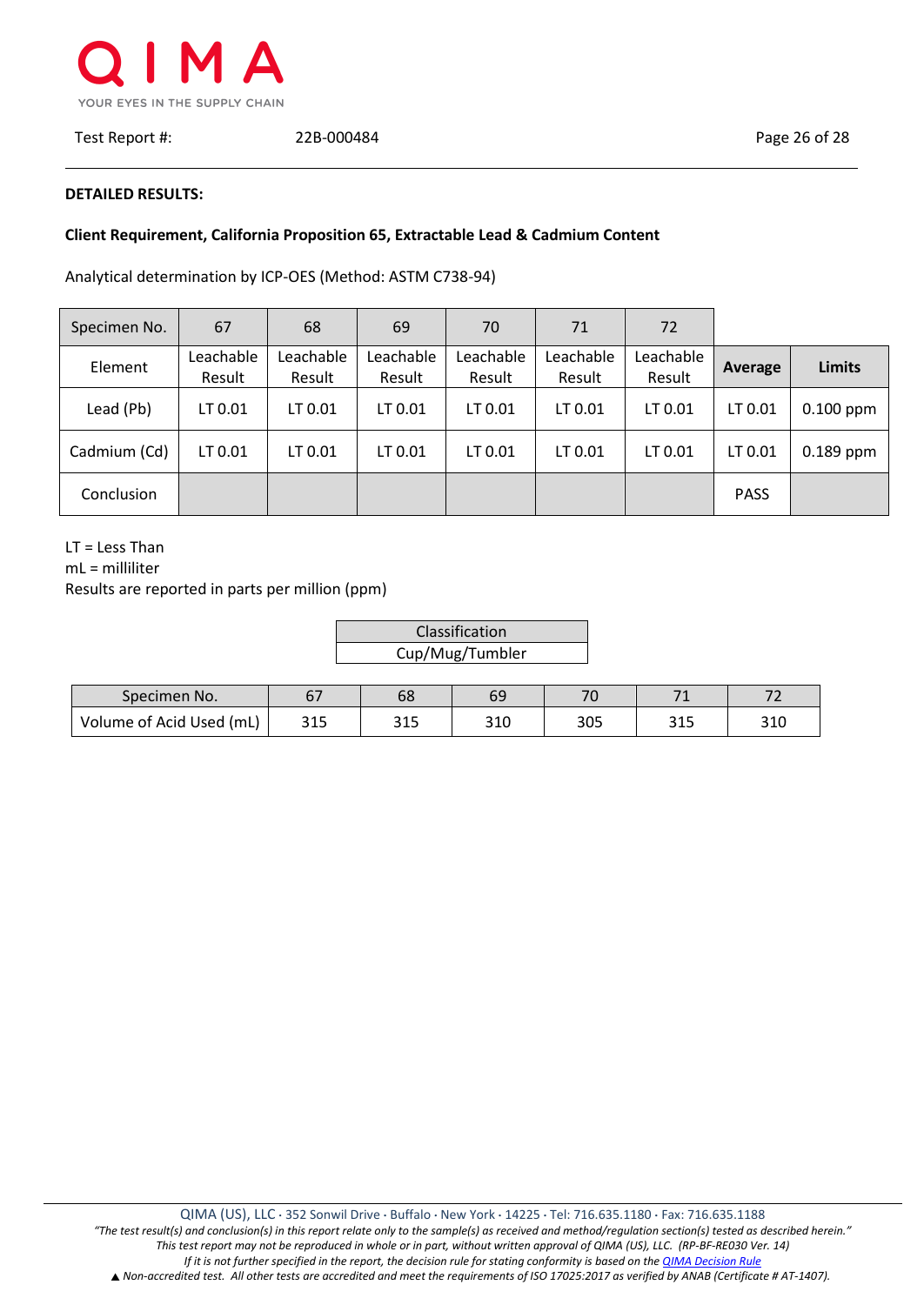

Test Report #: 22B-000484 Page 27 of 28

## **SPECIMEN DESCRIPTION:**

| Specimen No. | Specimen Description (Color) | Location          |
|--------------|------------------------------|-------------------|
| $1 - 6$      | <b>Yellow Ceramic</b>        | <b>Yellow Mug</b> |
| $7 - 12$     | <b>Grey Ceramic</b>          | <b>Gray Mug</b>   |
| $13 - 18$    | Green Ceramic                | Mint Mug          |
| $19 - 24$    | <b>Blue Ceramic</b>          | <b>Blue Mug</b>   |
| $25 - 30$    | <b>Pink Ceramic</b>          | Pink Mug          |
| $31 - 36$    | <b>Black Ceramic</b>         | <b>Black Mug</b>  |
| $37 - 42$    | <b>Red Ceramic</b>           | Red Mug           |
| 43 - 48      | <b>White Ceramic</b>         | White Mug         |
| 49 - 54      | <b>Blue Ceramic</b>          | <b>Cobalt Mug</b> |
| $55 - 60$    | <b>Brown Ceramic</b>         | Camel Mug         |
| $61 - 66$    | Dk Grey Ceramic              | DK Gray Mug       |
| $67 - 72$    | Natural Ceramic              | Natural Mug       |